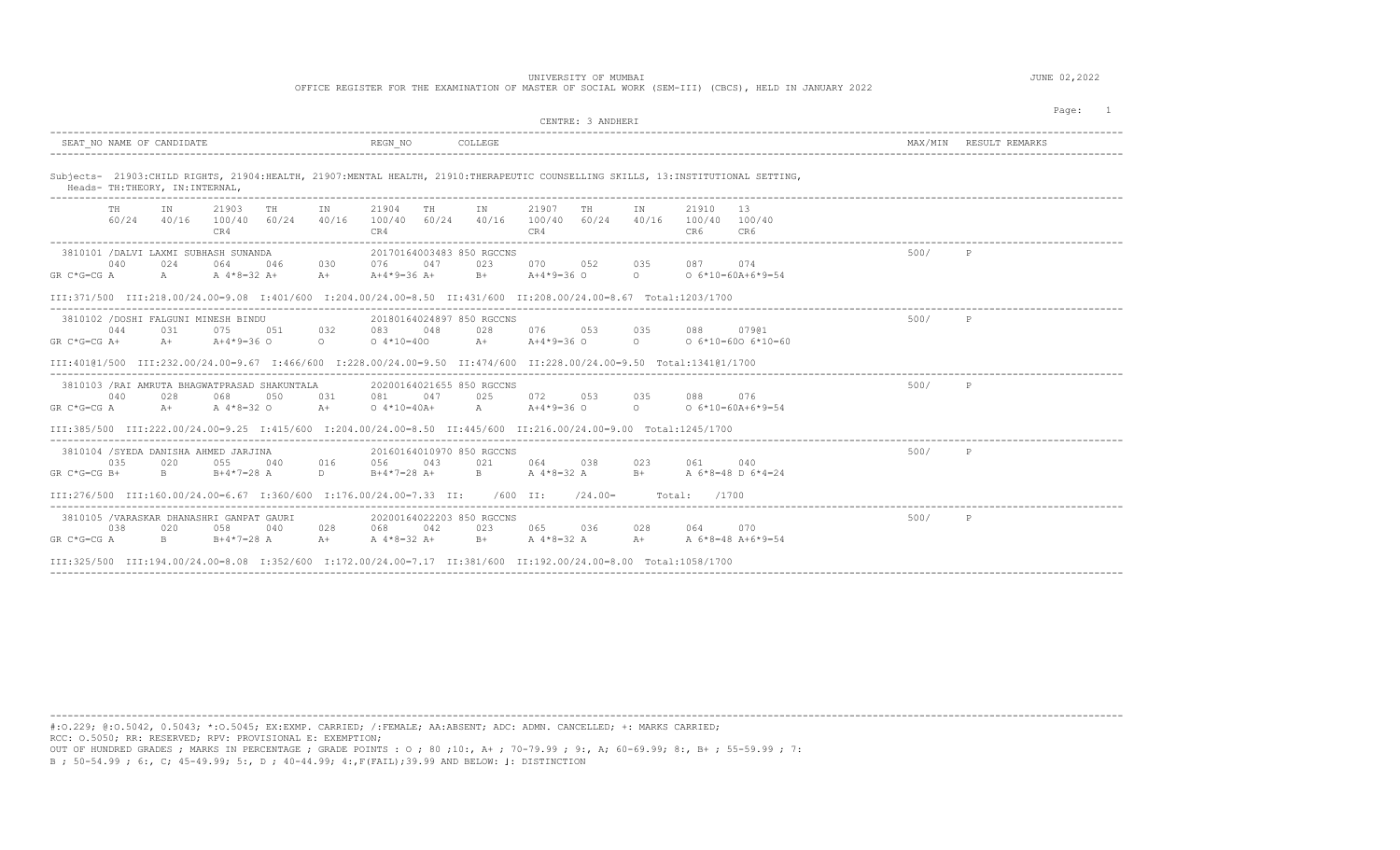OFFICE REGISTER FOR THE EXAMINATION OF MASTER OF SOCIAL WORK (SEM-III) (CBCS), HELD IN JANUARY 2022

|                                                                                                                                   | CENTRE: 3 ANDHERI                                                                                                                                                                                                                                                                     |         | Page:          |
|-----------------------------------------------------------------------------------------------------------------------------------|---------------------------------------------------------------------------------------------------------------------------------------------------------------------------------------------------------------------------------------------------------------------------------------|---------|----------------|
| SEAT NO NAME OF CANDIDATE                                                                                                         | REGN NO<br>COLLEGE                                                                                                                                                                                                                                                                    | MAX/MTN | RESULT REMARKS |
| Heads- TH: THEORY, IN: INTERNAL,                                                                                                  | Subjects- 21903: CHILD RIGHTS, 21904: HEALTH, 21907: MENTAL HEALTH, 21910: THERAPEUTIC COUNSELLING SKILLS, 14: COMMUNITY SETTING,                                                                                                                                                     |         |                |
| 21903<br>TH.<br>TN<br>TH<br>IN<br>60/24<br>40/16<br>60/24<br>40/16<br>100/40<br>CR4                                               | 21907<br>21910<br>21904<br>TN<br>14<br>TH<br>TH<br>TN<br>60/24<br>40/16<br>60/24<br>40/16<br>100/40<br>100/40<br>100/40<br>100/40<br>CR4<br>CR4<br>CR6<br>CR6                                                                                                                         |         |                |
| 3810106 /LOPES JEENAL JOHN KAMAL<br>042<br>068<br>026<br>050<br>030<br>$GR C*G=CG A+$<br>$A \sim$<br>A 4*8=32 O<br>$A +$          | 20200164020519 850 RGCCNS<br>044<br>026<br>080<br>070<br>050<br>035<br>070<br>085<br>$0.4*10=40A+$<br>$A$ $\sim$<br>$A+4*9=36$ O<br>$\circ$<br>$0.6*10=60A+6*9=54$<br>III:373/500 III:222.00/24.00=9.25 I:419/600 I:208.00/24.00=8.67 II:419/600 II:204.00/24.00=8.50 Total:1211/1700 | 500/    | P              |
| 3810107 / SAWANT ANKITA AVINASH ANITA<br>036<br>024<br>060<br>029<br>041<br>$GR C*G=CG A$<br>$A$ and $A$<br>A $4*8=32$ A<br>$A +$ | 20170164019999 850 RGCCNS<br>038<br>023<br>061<br>026<br>025<br>065<br>070<br>0.51<br>A $4*8=32$ D<br>A<br>$A+4*9=36$ A<br>$B +$<br>B $6*6=36$ A $6*8=48$<br>III:307/500 III:184.00/24.00=7.67 I:379/600 I:184.00/24.00=7.67 II:386/600 II:196.00/24.00=8.17 Total:1072/1700          | 500/    | P              |
| Heads- TH: THEORY, IN: INTERNAL,<br>_________________________________                                                             | Subjects- 21903:CHILD RIGHTS, 21904:HEALTH, 21907:MENTAL HEALTH, 21910:THERAPEUTIC COUNSELLING SKILLS, 15:ISSUE BASED SETTING,                                                                                                                                                        |         |                |
| 21903<br>TН<br>TH<br>IN<br>IN<br>40/16<br>60/24<br>40/16<br>60/24<br>100/40<br>CR4                                                | 21904<br>21907<br>21910<br>-1.5<br>TH<br>IN<br>TH<br>TN<br>100/40<br>60/24<br>60/24<br>40/16<br>100/40<br>40/16<br>100/40<br>100/40<br>CR4<br>CR4<br>CR6<br>CR6                                                                                                                       |         |                |
| 3810108 RAUT GANESH VITHAL MEENA<br>040<br>025<br>065<br>045<br>030<br>GR C*G=CG A<br>A $4*8=32$ A+<br>A<br>$A +$                 | 20170164021235 850 RGCCNS<br>075<br>045<br>022<br>067<br>032<br>071<br>053<br>085<br>$A+4*9=36 A+$<br>A 4*8=32 O<br>$\circ$<br>$06*10=60A+6*9=54$<br>$B+$<br>III:363/500 III:214.00/24.00=8.92 I:400/600 I:200.00/24.00=8.33 II:417/600 II:204.00/24.00=8.50 Total:1180/1700          | 500/    | P              |

----------------------------------------------------------------------------------------------------------------------------------------------------------------------------------------

#:O.229; @:O.5042, 0.5043; \*:O.5045; EX:EXMP. CARRIED; /:FEMALE; AA:ABSENT; ADC: ADMN. CANCELLED; +: MARKS CARRIED; RCC: O.5050; RR: RESERVED; RPV: PROVISIONAL E: EXEMPTION;

OUT OF HUNDRED GRADES ; MARKS IN PERCENTAGE ; GRADE POINTS : O ; 80 ;10:, A+ ; 70-79.99 ; 9:, A; 60-69.99; 8:, B+ ; 55-59.99 ; 7: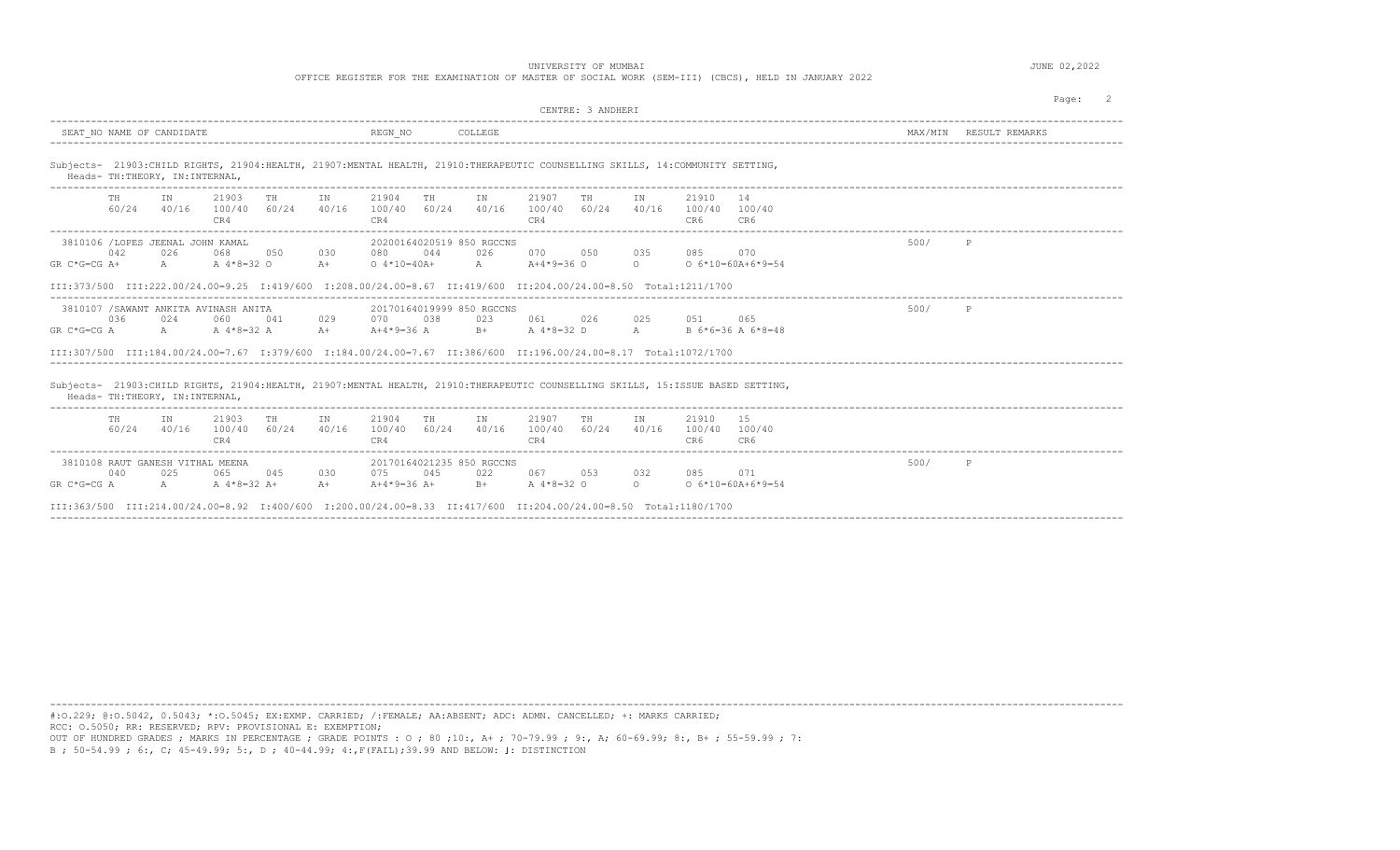OFFICE REGISTER FOR THE EXAMINATION OF MASTER OF SOCIAL WORK (SEM-III) (CBCS), HELD IN JANUARY 2022

| CENTRE: 3 ANDHERI                                                                                                                                                                                                                                                                                                                                                                                          |      | Page:<br>$\overline{\phantom{a}}$ |
|------------------------------------------------------------------------------------------------------------------------------------------------------------------------------------------------------------------------------------------------------------------------------------------------------------------------------------------------------------------------------------------------------------|------|-----------------------------------|
| REGN NO<br>COLLEGE<br>SEAT NO NAME OF CANDIDATE                                                                                                                                                                                                                                                                                                                                                            |      | MAX/MIN RESULT REMARKS            |
| Subjects- 21903:CHILD RIGHTS, 21904:HEALTH, 21907:MENTAL HEALTH, 21911:RURAL & URBAN STUUDIES, 13:INSTITUTIONAL SETTING,<br>Heads- TH: THEORY, IN: INTERNAL,                                                                                                                                                                                                                                               |      |                                   |
| TH<br>IN<br>21903<br>TH<br>IN<br>21904<br>TH<br>IN<br>21907<br>TH<br>IN<br>21911<br>-13<br>60/24 40/16 100/40 60/24<br>40/16<br>100/40 60/24<br>40/16<br>100/40 60/24<br>40/16<br>100/40 100/40<br>CR4<br>CR4<br>CR4<br>CR6<br>CR6                                                                                                                                                                         |      |                                   |
| 20200164021753 850 RGCCNS<br>3810109 DEVKATE MANOJ DNYANDEV VANDANA<br>0.37E<br>005F<br>042<br>049E<br>031E<br>080E<br>045E<br>067E<br>042E<br>026E<br>068E<br>076E<br>022E<br>F<br>$GR C*G=CG A$<br>F<br>$A+$<br>$0.4*10=40A+$<br>$B+$<br>A 4*8=32 A+<br>A<br>A 6*8=48 A+6*9=54<br>$\circ$<br>I:345/600 I:160.00/24.00=6.67 II:414/600 II:204.00/24.00=8.50 Total: /1700<br>III:333/500 III:<br>$/24.00=$ | 500/ | F                                 |
| Subjects- 21903: CHILD RIGHTS, 21904: HEALTH, 21907: MENTAL HEALTH, 21911: RURAL & URBAN STUUDIES, 14: COMMUNITY SETTING,<br>Heads- TH:THEORY, IN:INTERNAL,                                                                                                                                                                                                                                                |      |                                   |
| 21903<br>21907<br>14<br>TH<br>ΙN<br>TH<br>IN<br>21904<br>TH<br>IN<br>TН<br>IN<br>21911<br>$60/24$ $40/16$ $100/40$ $60/24$ $40/16$ $100/40$ $60/24$ $40/16$<br>100/40 60/24 40/16<br>100/40 100/40<br>CR4<br>CR4<br>CR4<br>CR6<br>CR6                                                                                                                                                                      |      |                                   |
| 3810110 / CHAUDHARI REKHA YASHVANT PRAMILA<br>20170164000286 850 RGCCNS<br>028<br>075<br>040<br>040<br>022<br>062<br>047<br>022<br>062<br>047<br>026<br>073<br>061<br>A 4*8=32 A+<br>A $4*8=32$ A+<br>GR C*G=CG A<br>$B+$<br>$A+$<br>A+4*9=36 A<br>$B+$<br>A<br>A+6*9=54 A 6*8=48                                                                                                                          | 500/ | P                                 |
| III:333/500 III:202.00/24.00=8.42 I:386/600 I:188.00/24.00=7.83 II:408/600 II:200.00/24.00=8.33 Total:1127/1700                                                                                                                                                                                                                                                                                            |      |                                   |
| Subjects- 21903: CHILD RIGHTS, 21904: HEALTH, 21907: MENTAL HEALTH, 21911: RURAL & URBAN STUUDIES, 15:ISSUE BASED SETTING,<br>Heads- TH: THEORY, IN: INTERNAL,                                                                                                                                                                                                                                             |      |                                   |
| 21903<br>21904<br>21907<br>15<br>TH<br>ΙN<br>TH<br>IN<br>TH<br>IN<br>TН<br>IN<br>21911<br>60/24 40/16<br>100/40 60/24 40/16<br>100/40 60/24 40/16<br>100/40 60/24 40/16<br>100/40 100/40<br>CR4<br>CR4<br>CR4<br>CR6<br>CR6                                                                                                                                                                                |      |                                   |
| 3810111 /TRIVEDI KHYATI DHARMENDRA NAMRATA<br>20170164006440 850 RGCCNS<br>041<br>069<br>047<br>07802<br>047<br>026<br>073<br>045<br>025<br>028<br>031<br>070<br>068<br>A 4*8=32 A+<br>A $A+4*9=36 A+$<br>A+6*9=54 A 6*8=48<br>GR C*G=CG A<br>$A+$<br>$A+$<br>$0.4*10=40A+$<br>A                                                                                                                           | 500/ | P                                 |
| III:35802/500 III:210.00/24.00=8.75 I:426/600 I:208.00/24.00=8.67 II:435/600 II:212.00/24.00=8.83 Total:121902/1700                                                                                                                                                                                                                                                                                        |      |                                   |

----------------------------------------------------------------------------------------------------------------------------------------------------------------------------------------

#:O.229; @:O.5042, 0.5043; \*:O.5045; EX:EXMP. CARRIED; /:FEMALE; AA:ABSENT; ADC: ADMN. CANCELLED; +: MARKS CARRIED; RCC: O.5050; RR: RESERVED; RPV: PROVISIONAL E: EXEMPTION;

OUT OF HUNDRED GRADES ; MARKS IN PERCENTAGE ; GRADE POINTS : O ; 80 ;10:, A+ ; 70-79.99 ; 9:, A; 60-69.99; 8:, B+ ; 55-59.99 ; 7: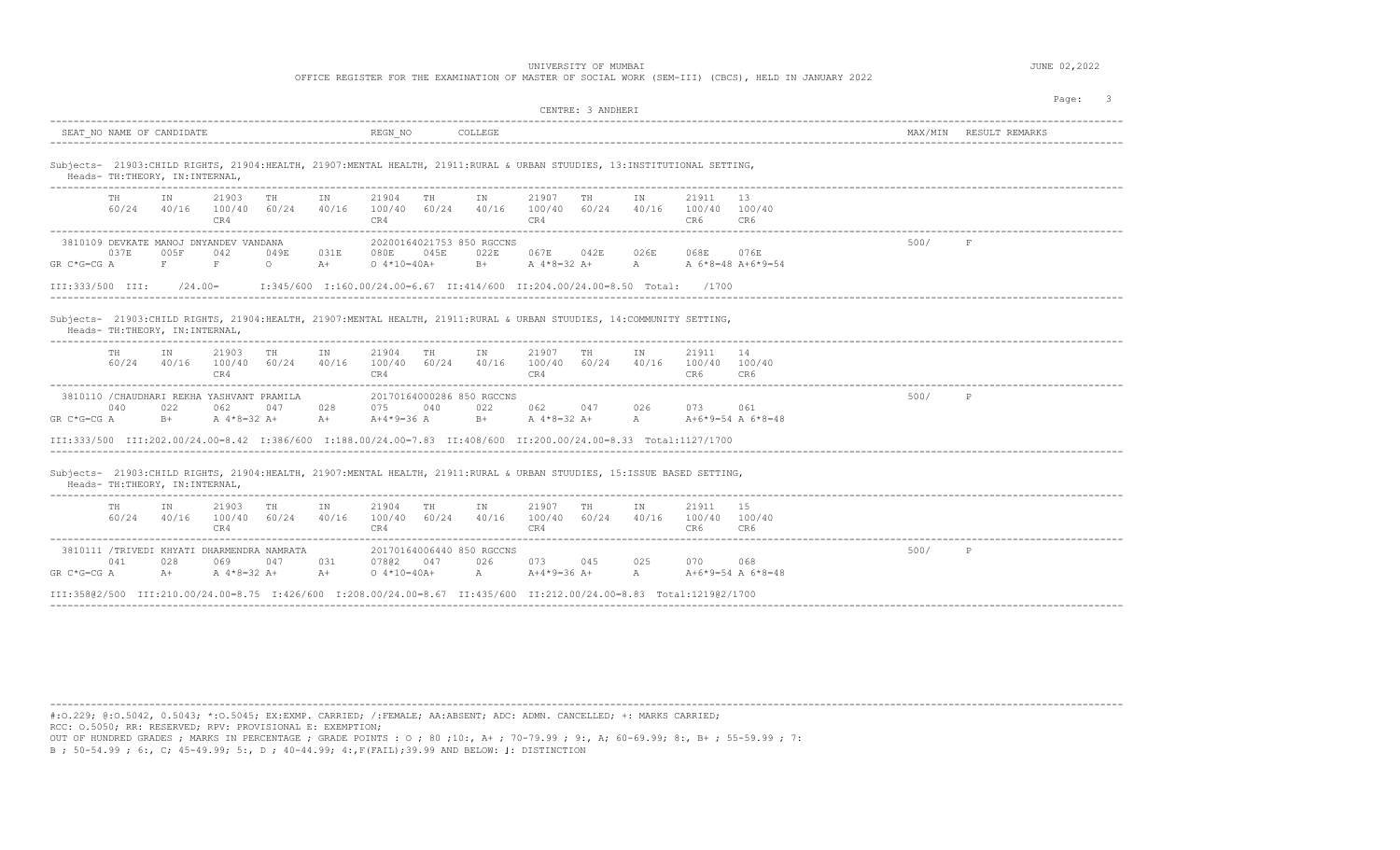OFFICE REGISTER FOR THE EXAMINATION OF MASTER OF SOCIAL WORK (SEM-III) (CBCS), HELD IN JANUARY 2022

| SEAT NO NAME OF CANDIDATE<br>REGN NO<br>COLLEGE<br>MAX/MIN<br>RESULT REMARKS<br>Subjects- 21903:CHILD RIGHTS, 21904:HEALTH, 21908:INFORMAL LABOUR & INFORMAL SECTOR, 21910:THERAPEUTIC COUNSELLING SKILLS, 14:COMMUNITY SETTING,<br>Heads- TH: THEORY, IN: INTERNAL,<br>21903<br>21904<br>21908<br>21910<br>TH<br>TN<br>TH<br>TN<br>TH.<br>T N<br>TН<br>TN<br>14<br>60/24<br>40/16<br>40/16<br>60/24<br>40/16<br>40/16<br>100/40<br>60/24<br>100/40<br>100/40<br>60/24<br>100/40<br>100/40<br>CR4<br>CR4<br>CR6<br>CR4<br>CR6 |  |
|-------------------------------------------------------------------------------------------------------------------------------------------------------------------------------------------------------------------------------------------------------------------------------------------------------------------------------------------------------------------------------------------------------------------------------------------------------------------------------------------------------------------------------|--|
|                                                                                                                                                                                                                                                                                                                                                                                                                                                                                                                               |  |
|                                                                                                                                                                                                                                                                                                                                                                                                                                                                                                                               |  |
|                                                                                                                                                                                                                                                                                                                                                                                                                                                                                                                               |  |
| 3810112 / CHAVAN ANURADHA VILAS SHOBHA<br>500/<br>$\mathbb{P}$<br>20200164021704 850 RGCCNS<br>039<br>024<br>063<br>075<br>037<br>027<br>025<br>073 —<br>072<br>046<br>029<br>064<br>048<br>A<br>A<br>A 4*8=32 A+<br>$A+4*9=36$ A<br>$\mathbb{A}$<br>A 4*8=32 O<br>A+6*9=54 A+6*9=54<br>$GR C*G=CG A$<br>$A+$                                                                                                                                                                                                                 |  |
| III:347/500 III:208.00/24.00=8.67 I:382/600 I:188.00/24.00=7.83 II:426/600 II:208.00/24.00=8.67 Total:1155/1700                                                                                                                                                                                                                                                                                                                                                                                                               |  |
| Heads- TH:THEORY, IN:INTERNAL,<br>21903<br>21910<br>TH<br>21904<br>21908<br>ΙN<br>1.5<br>TH<br>ΙN<br>ΙN<br>TH<br>IN<br>TН<br>60/24<br>40/16<br>100/40<br>60/24<br>40/16<br>60/24<br>40/16<br>60/24<br>40/16<br>100/40 100/40<br>100/40<br>100/40<br>CR4<br>CR4<br>CR6<br>CR4<br>CR6                                                                                                                                                                                                                                           |  |
| 500/<br>$\rm F$<br>3810113 BANSODE ARJUN MUKESH SUNANDA<br>20170164010437 850 RGCCNS<br>036E<br>006F<br>042<br>052E<br>042E<br>004F<br>040<br>050E<br>036E<br>016E<br>046<br>036E<br>004F<br>$F^-$<br>$\mathbf F$<br>$\mathbb{A}$<br>$\rm F$<br>$\rm F$<br>$\mathbf{F}$<br>$\mathbf{F}$<br>GR C*G=CG A<br>D<br>$B$ 4*6=24 A+<br>$\mathbb{A}$<br>$B \ 6*6=36$                                                                                                                                                                  |  |
| III:230/500 III:<br>$/24.00=$<br>I:<br>$/600$ I:<br>$/24.00=$<br>II:<br>$/600$ II:<br>$/24.00=$<br>/1700<br>Total:                                                                                                                                                                                                                                                                                                                                                                                                            |  |
| Subjects- 21903:CHILD RIGHTS, 21904:HEALTH, 21908:INFORMAL LABOUR & INFORMAL SECTOR, 21911:RURAL & URBAN STUUDIES, 13:INSTITUTIONAL SETTING,<br>Heads- TH: THEORY, IN: INTERNAL,                                                                                                                                                                                                                                                                                                                                              |  |
| 13<br>21903<br>TH<br>21904<br>TH<br>IN<br>21908<br>21911<br>TH<br>ΙN<br>IN<br>TH<br>IN<br>60/24<br>40/16<br>40/16<br>40/16<br>100/40<br>60/24<br>40/16<br>100/40 60/24<br>100/40<br>60/24<br>100/40 100/40<br>CR4<br>CR4<br>CR4<br>CR6<br>CR6                                                                                                                                                                                                                                                                                 |  |
| 3810114 PATHAK SHUBHAM SUNIL RAGINI<br>20200164022202 850 RGCCNS<br>500/<br>$\mathbb{P}$<br>020<br>040<br>020<br>041<br>061<br>044<br>016<br>060<br>016<br>056<br>044<br>064 0<br>044<br>B<br>B<br>A 6*8=48 D 6*4=24<br>$GR C*G=CG A$<br>A 4*8=32 A+<br>D<br>A 4*8=32 A<br>$\mathbb{D}$<br>$B+4*7=28$ A+                                                                                                                                                                                                                      |  |
| III:285/500 III:164.00/24.00=6.83 I:363/600 I:176.00/24.00=7.33 II:393/600 II:196.00/24.00=8.17 Total:1041/1700                                                                                                                                                                                                                                                                                                                                                                                                               |  |

----------------------------------------------------------------------------------------------------------------------------------------------------------------------------------------

#:O.229; @:O.5042, 0.5043; \*:O.5045; EX:EXMP. CARRIED; /:FEMALE; AA:ABSENT; ADC: ADMN. CANCELLED; +: MARKS CARRIED; RCC: O.5050; RR: RESERVED; RPV: PROVISIONAL E: EXEMPTION;

OUT OF HUNDRED GRADES ; MARKS IN PERCENTAGE ; GRADE POINTS : O ; 80 ;10:, A+ ; 70-79.99 ; 9:, A; 60-69.99; 8:, B+ ; 55-59.99 ; 7: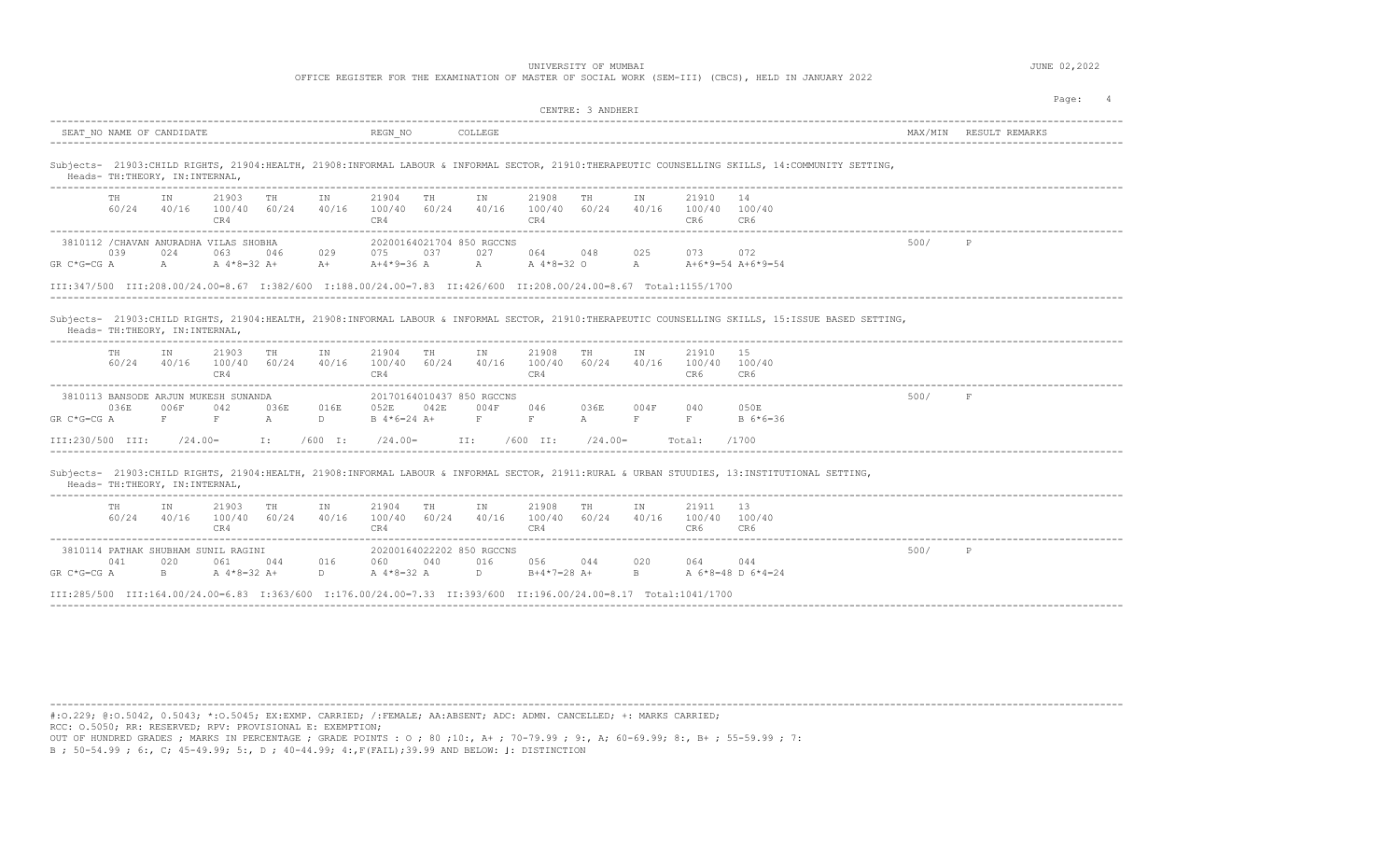OFFICE REGISTER FOR THE EXAMINATION OF MASTER OF SOCIAL WORK (SEM-III) (CBCS), HELD IN JANUARY 2022

|                                                                                                                                                                                                                                                                                                                                               | CENTRE: 3 ANDHERI                                                                      | 5<br>Page:             |
|-----------------------------------------------------------------------------------------------------------------------------------------------------------------------------------------------------------------------------------------------------------------------------------------------------------------------------------------------|----------------------------------------------------------------------------------------|------------------------|
| REGN NO<br>SEAT NO NAME OF CANDIDATE<br>COLLEGE                                                                                                                                                                                                                                                                                               |                                                                                        | MAX/MIN RESULT REMARKS |
| Subjects- 21903:CHILD RIGHTS, 21904:HEALTH, 21908:INFORMAL LABOUR & INFORMAL SECTOR, 21911:RURAL & URBAN STUUDIES, 13:INSTITUTIONAL SETTING,<br>Heads- TH:THEORY, IN:INTERNAL,                                                                                                                                                                |                                                                                        |                        |
| 21903<br>21904<br>IN<br>TH<br>IN<br>TH TH<br>IN<br>TH<br>$60/24$ $40/16$ $100/40$ $60/24$ $40/16$ $100/40$ $60/24$ $40/16$ $100/40$ $60/24$ $40/16$ $100/40$ $100/40$<br>CR4<br>CR4<br>CR4                                                                                                                                                    | 21908 TH<br>21911<br>13<br>IN<br>CR6<br>CR6                                            |                        |
| 3810115 PATIL AVINASH SURYAKANT SUPRIYA<br>20140164013167 850 RGCCNS<br>041<br>026<br>027<br>067<br>047<br>074<br>042<br>026<br>A<br>A<br>GR C*G=CG A<br>A 4*8=32 A+<br>A+4*9=36 A+                                                                                                                                                           | 068 050<br>020<br>070 066<br>A A 4 * 8 = 32 O<br>B<br>A+6*9=54 A 6*8=48                | 500/<br>$\mathbb{P}$   |
| III:345/500 III:202.00/24.00=8.42 I:385/600 I:192.00/24.00=8.00 II:413/600 II:200.00/24.00=8.33 Total:1143/1700                                                                                                                                                                                                                               |                                                                                        |                        |
| 3810116 / PATIL HARSHADA RAJENDRA REEMA<br>20200164022202 850 RGCCNS<br>063 046<br>029<br>075 044<br>039<br>024<br>029 - 102<br>A A 4 * 8 = 32 A +<br>GR C*G=CG A                                                                                                                                                                             | 500/<br>073 051<br>022<br>073 070                                                      | P                      |
| III:354/500 III:212.00/24.00=8.83 I:394/600 I:192.00/24.00=8.00 II:382/600 II:192.00/24.00=8.00 Total:1130/1700                                                                                                                                                                                                                               |                                                                                        |                        |
| 3810117 / SAMEL JANHAVI CHANDRAKANT SNEHA<br>20170164016474 850 RGCCNS<br>042<br>069<br>025<br>027<br>045<br>030<br>075<br>044<br>$GR C*G=CG A+$<br>$A \qquad \qquad$<br>A 4*8=32 A+<br>A+ A+4*9=36 A+ A A 4*8=32 O A+<br>III:37403/500 III:220.00/24.00=9.17 I:435/600 I:212.00/24.00=8.83 II:434/600 II:208.00/24.00=8.67 Total:124303/1700 | 500/<br>069 054<br>030<br>084<br>07703<br>$0.6*10=600.6*10=60$                         | $\mathbb{P}$           |
| Subjects- 21903:CHILD RIGHTS, 21904:HEALTH, 21908:INFORMAL LABOUR & INFORMAL SECTOR, 21911:RURAL & URBAN STUUDIES, 14:COMMUNITY SETTING,<br>Heads- TH: THEORY, IN: INTERNAL,                                                                                                                                                                  |                                                                                        |                        |
| 21903 TH<br>21904 TH<br>IN<br>TH<br>IN<br>IN<br>$60/24$ $40/16$ $100/40$ $60/24$ $40/16$ $100/40$ $60/24$ $40/16$ $100/40$ $60/24$ $40/16$ $100/40$ $100/40$<br>CR4<br>CR4<br>CR4                                                                                                                                                             | 21908 TH<br>21911 14<br>ΙN<br>CR6<br>CR6                                               |                        |
| 3810118 /MOASENLA I BENDANGMEREN YASHILA<br>20200164021796 850 RGCCNS<br>023<br>029<br>035<br>058<br>063<br>031<br>022<br>034<br>$B+4*7=28 B+$<br>GR C*G=CG B+<br>$B+$<br>A 4 * 8 = 32 B B +<br>$A+$                                                                                                                                          | 053 025<br>022<br>047<br>060<br>$B+$<br>B 4*6=24 D<br>C $6*5=30$ A $6*8=48$            | 500/ P                 |
| III:281/500 III:162.00/24.00=6.75 I: /600 I:                                                                                                                                                                                                                                                                                                  | /24.00=  II:358/600 II:180.00/24.00=7.50 Total: /1700                                  |                        |
| 3810119 CHAVAN PRASHANT DINKAR PUSHPALATA<br>20200164021814 850 RGCCNS<br>058 039<br>033<br>022<br>055 038<br>020<br>024<br>GR C*G=CG B+<br>$B+$<br>$B+4*7=28$ A B                                                                                                                                                                            | 500/<br>063 047<br>018<br>065<br>070<br>B+4*7=28 A A A A 4*8=32 A+ C A 6*8=48 A+6*9=54 | P                      |
| III:311/500 III:190.00/24.00=7.92 I: /600 I: /24.00= II:393/600 II:196.00/24.00=8.17 Total: /1700                                                                                                                                                                                                                                             |                                                                                        |                        |

----------------------------------------------------------------------------------------------------------------------------------------------------------------------------------------

#:O.229; @:O.5042, 0.5043; \*:O.5045; EX:EXMP. CARRIED; /:FEMALE; AA:ABSENT; ADC: ADMN. CANCELLED; +: MARKS CARRIED; RCC: O.5050; RR: RESERVED; RPV: PROVISIONAL E: EXEMPTION;

OUT OF HUNDRED GRADES ; MARKS IN PERCENTAGE ; GRADE POINTS : O ; 80 ;10:, A+ ; 70-79.99 ; 9:, A; 60-69.99; 8:, B+ ; 55-59.99 ; 7: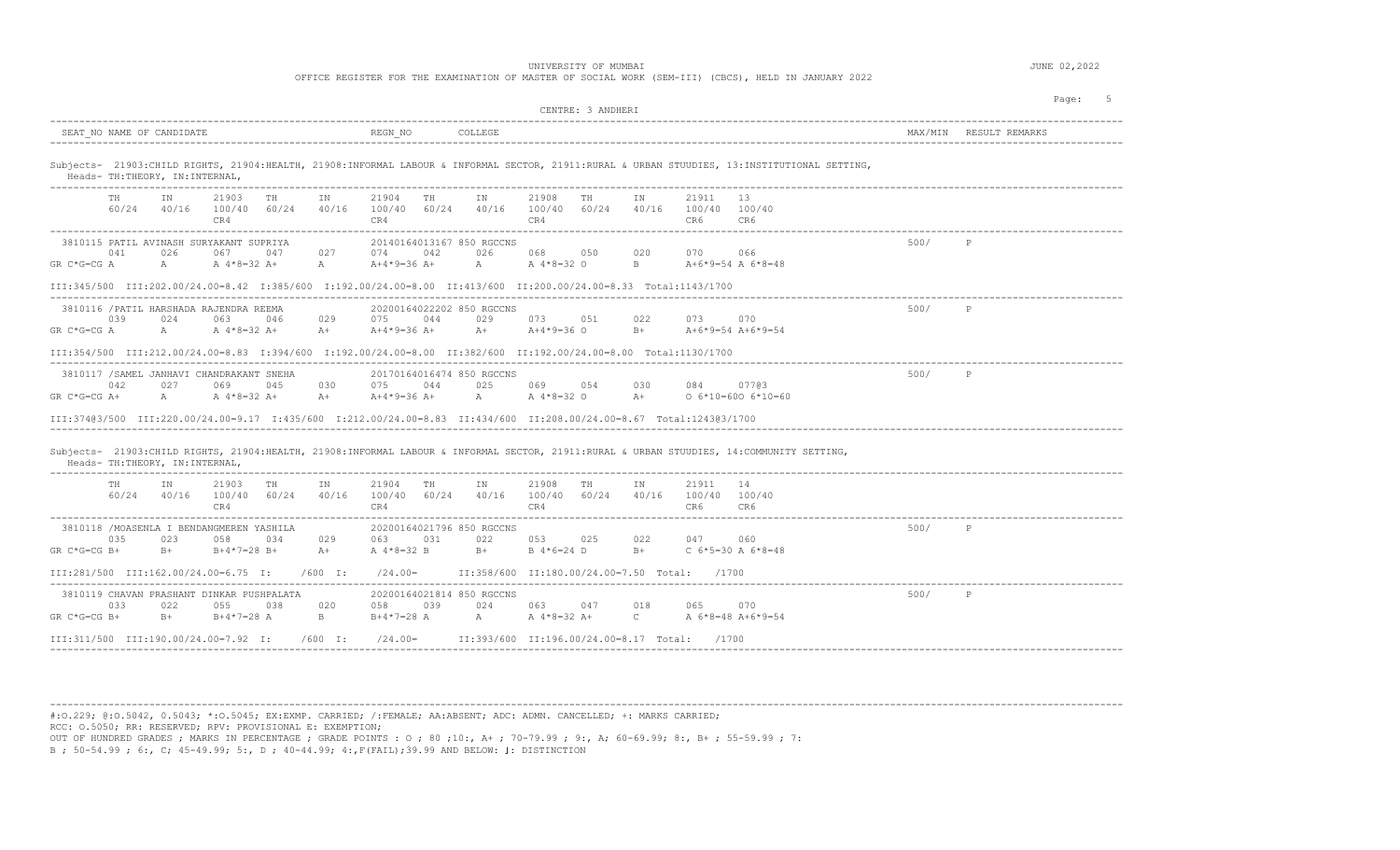OFFICE REGISTER FOR THE EXAMINATION OF MASTER OF SOCIAL WORK (SEM-III) (CBCS), HELD IN JANUARY 2022

| CENTRE: 3 ANDHERI                                                                                                                                                                                                                                                                                                                                                                                         |         | Page:        |
|-----------------------------------------------------------------------------------------------------------------------------------------------------------------------------------------------------------------------------------------------------------------------------------------------------------------------------------------------------------------------------------------------------------|---------|--------------|
| REGN NO<br>SEAT NO NAME OF CANDIDATE<br>COLLEGE                                                                                                                                                                                                                                                                                                                                                           | MAX/MTN |              |
| Subjects- 21903:CHILD RIGHTS, 21904:HEALTH, 21908:INFORMAL LABOUR & INFORMAL SECTOR, 21911:RURAL & URBAN STUUDIES, 14:COMMUNITY SETTING,<br>Heads- TH:THEORY, IN:INTERNAL,                                                                                                                                                                                                                                |         |              |
| TN<br>TN<br>21903<br>TH<br>IN<br>21904<br>TH<br>21908<br>TH<br>TN<br>21911<br>14<br>TH<br>60/24 40/16<br>100/40 60/24 40/16<br>100/40 60/24<br>40/16 100/40 60/24<br>40/16<br>100/40 100/40<br>CR4<br>CR4<br>CR4<br>CR6<br>CR6<br>---------------<br>______________________                                                                                                                               |         |              |
| 3810120 /DSOUZA RESHMA PINTO ANNIE<br>20170164017126 850 RGCCNS<br>037<br>039<br>023<br>062<br>023<br>060<br>040<br>030<br>070<br>037<br>024<br>061<br>074<br>$B+$ $A + 8 = 32$ A<br>$\mathbb{A}$<br>$GR C*G=CG A$<br>$B+$ A $4*8=32$ A<br>$A+$<br>$A+4*9=36$ A<br>A 6*8=48 A+6*9=54                                                                                                                      | 500/    | P            |
| III:327/500 III:202.00/24.00=8.42 I:351/600 I:176.00/24.00=7.33 II:400/600 II:196.00/24.00=8.17 Total:1078/1700                                                                                                                                                                                                                                                                                           |         |              |
| 20160164022299 850 RGCCNS<br>3810121 GAIKWAD AKSHAY SHARAD SULOCHANA<br>028<br>068<br>047<br>031<br>07802 037<br>026<br>063<br>040<br>050<br>029<br>07901<br>0.70<br>A 4*8=32 A+<br>$A$ and $A$<br>A 4*8=32 O<br>GR C*G=CG A<br>$A+$<br>$0.4*10=40A$<br>$A +$<br>$0 6*10=60A+6*9=54$<br>$A+$                                                                                                              | 500/    | P            |
| III:358@3/500 III:218.00/24.00=9.08 I:396/600 I:192.00/24.00=8.00 II:435/600 II:212.00/24.00=8.83 Total:1189@3/1700                                                                                                                                                                                                                                                                                       |         |              |
| 3810122 /HIWALE ASHWINI PRALHAD DEVITA<br>20160164018293 850 RGCCNS<br>036<br>029<br>029<br>071<br>027<br>07901<br>023<br>059<br>046<br>075<br>042<br>052<br>0.57<br>GR C*G=CG A<br>$B+$<br>$B+4*7=28$ A+<br>$A+$<br>$A+4*9=36$ O<br>A<br>$0.6*10=60B+6*7=42$<br>A+ A+4*9=36 A+                                                                                                                           | 500/    | $\mathbb{P}$ |
| III:341@1/500 III:202.00/24.00=8.42 I:372/600 I:184.00/24.00=7.67 II:400/600 II:192.00/24.00=8.00 Total:1113@1/1700                                                                                                                                                                                                                                                                                       |         |              |
| 3810123 KAKDEKAR PRAJWAL SACHIN CHAITRALI<br>20160164014265 850 RGCCNS<br>041<br>022<br>063<br>046<br>029<br>075<br>044<br>025<br>069<br>045<br>022<br>067<br>066<br>$GR C*G=CG A$<br>A 4*8=32 A+<br>$A +$<br>$A+4*9=36$ A+<br>A A 4 * 8 = 32 A +<br>A 6*8=48 A 6*8=48<br>$B+$<br>$B+$<br>III:340/500 III:196.00/24.00=8.17 I:394/600 I:196.00/24.00=8.17 II:410/600 II:204.00/24.00=8.50 Total:1144/1700 | 500/    | $\mathbb{P}$ |
| ----------------------------                                                                                                                                                                                                                                                                                                                                                                              |         |              |
| 3810124 KAMBLE BHAVANJI RAKESH SIKSHA<br>20200164022451 850 RGCCNS<br>026<br>035<br>022<br>057<br>029<br>038<br>064<br>040<br>018<br>0.58<br>044<br>073<br>050<br>$A$ and $A$<br>$A^4*8=32 A$ C<br>$B+$<br>$A+$ $A+4*9=36$ $A$<br>$GR C*G=CG B+$<br>$B+4*7=28$ A+<br>B+6*7=42 B 6*6=36                                                                                                                    | 500/    | P            |
| III:302/500 III:174.00/24.00=7.25 I:363/600 I:172.00/24.00=7.17 II:404/600 II:200.00/24.00=8.33 Total:1069/1700                                                                                                                                                                                                                                                                                           |         |              |
| 3810125 / KEER SHRAVANI VILAS MEGHA<br>20130164012227 850 RGCCNS<br>038<br>062<br>047<br>031<br>07802 043<br>030 030<br>073<br>020<br>074<br>024<br>045<br>065<br>$A+$ $A+4*9=36$ $A+$<br>$GR C*G=CG A$<br>A A 4 * 8 = 32 A +<br>$0.4*10=40A+$<br>$\overline{B}$<br>A 6*8=48 A+6*9=54<br>$A+$                                                                                                             | 500/    | P            |
| III:35202/500 III:210.00/24.00=8.75 I:394/600 I:196.00/24.00=8.17 II:433/600 II:216.00/24.00=9.00 Total:117902/1700                                                                                                                                                                                                                                                                                       |         |              |

---------------------------------------------------------------------------------------------------------------------------------------------------------------------------------------- #:O.229; @:O.5042, 0.5043; \*:O.5045; EX:EXMP. CARRIED; /:FEMALE; AA:ABSENT; ADC: ADMN. CANCELLED; +: MARKS CARRIED; RCC: O.5050; RR: RESERVED; RPV: PROVISIONAL E: EXEMPTION;

OUT OF HUNDRED GRADES ; MARKS IN PERCENTAGE ; GRADE POINTS : O ; 80 ;10:, A+ ; 70-79.99 ; 9:, A; 60-69.99; 8:, B+ ; 55-59.99 ; 7: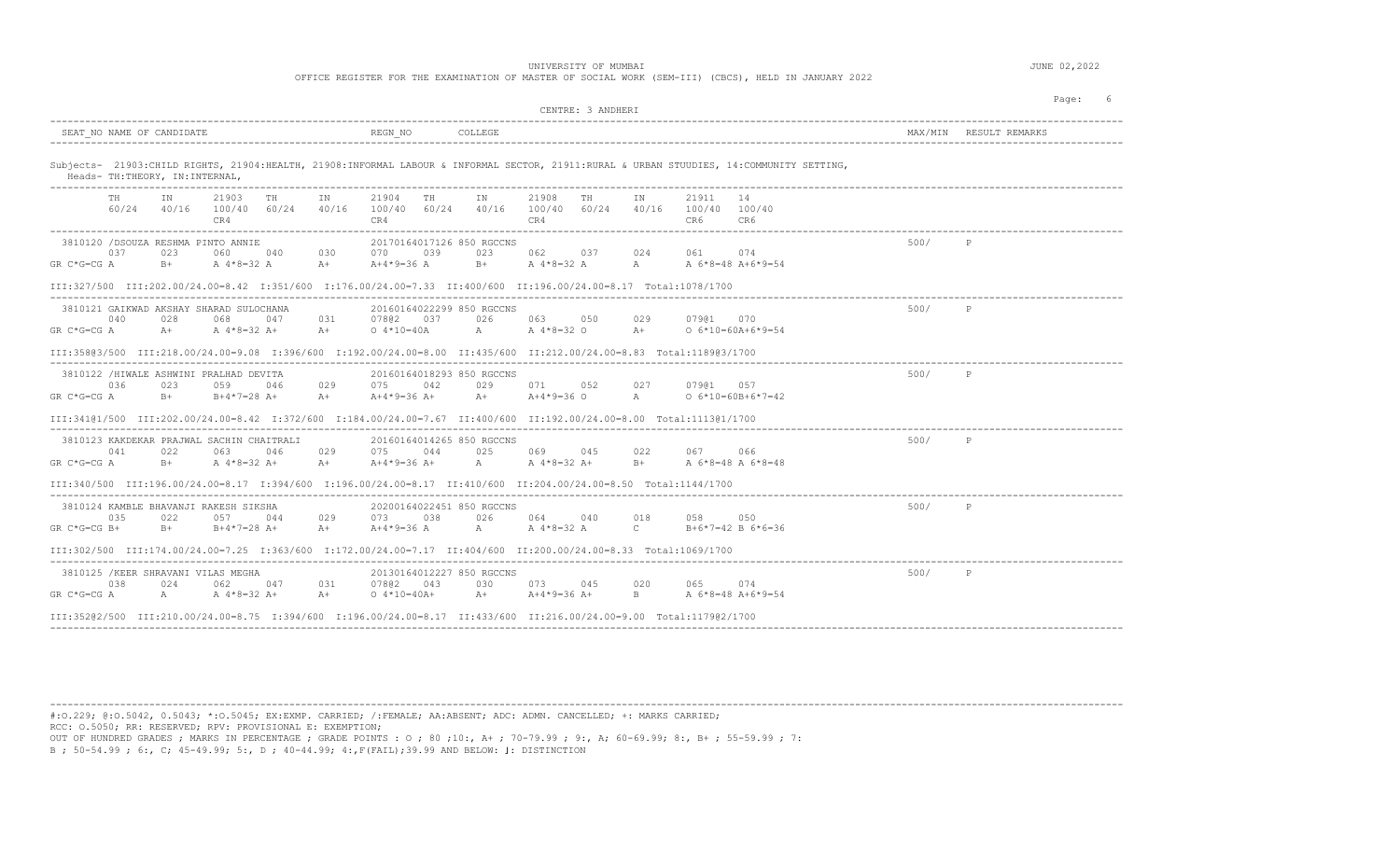UNIVERSITY OF MUMBAI **DEALLY SERVICE SERVICE SERVICE SERVICE SERVICE SERVICE SERVICE SERVICE SERVICE SERVICE SERVICE SERVICE SERVICE SERVICE SERVICE SERVICE SERVICE SERVICE SERVICE SERVICE SERVICE SERVICE SERVICE SERVICE S** 

| OFFICE REGISTER FOR THE EXAMINATION OF MASTER OF SOCIAL WORK (SEM-III) (CBCS), HELD IN JANUARY 2022 |  |
|-----------------------------------------------------------------------------------------------------|--|
|-----------------------------------------------------------------------------------------------------|--|

|                                                                                                                                                  | CENTRE: 3 ANDHERI                                                                                                                                                                                                                                                        |      |                        |
|--------------------------------------------------------------------------------------------------------------------------------------------------|--------------------------------------------------------------------------------------------------------------------------------------------------------------------------------------------------------------------------------------------------------------------------|------|------------------------|
| SEAT NO NAME OF CANDIDATE                                                                                                                        | REGN NO<br>COLLEGE                                                                                                                                                                                                                                                       |      | MAX/MIN RESULT REMARKS |
| Heads- TH: THEORY, IN: INTERNAL,                                                                                                                 | Subjects- 21903:CHILD RIGHTS, 21904:HEALTH, 21908:INFORMAL LABOUR & INFORMAL SECTOR, 21911:RURAL & URBAN STUUDIES, 14:COMMUNITY SETTING,                                                                                                                                 |      |                        |
| TH<br>21903<br>ΙN<br>TH<br>IN<br>$60/24$ $40/16$ $100/40$ $60/24$ $40/16$<br>CR4                                                                 | 21904<br>TH<br>IN<br>21908<br>TH<br>21911<br>ΙN<br>14<br>100/40 60/24 40/16 100/40 60/24<br>40/16<br>100/40 100/40<br>CR4<br>CR4<br>CR6<br>CR6                                                                                                                           |      |                        |
| 3810126 KHANKAL ANAND CHANDRAMANI SHAKUNTALA<br>036<br>022<br>058<br>018<br>044<br>$GR C*G=CG A$<br>$\sim$ $\sim$ $\sim$<br>$B+$ $B+4*7=28$ $A+$ | 20160164025646 850 RGCCNS<br>062 06<br>037<br>016<br>053 038<br>020<br>058<br>045<br>$\Box$<br>A 4*8=32 A<br>B 4*6=24 A<br>$\mathbf{B}$ and $\mathbf{B}$<br>B+6*7=42 C 6*5=30                                                                                            | 500/ | P                      |
| III:276/500 III:156.00/24.00=6.50 I: /600 I:                                                                                                     | $\sqrt{24.00}$ II: $\sqrt{600}$ II: $\sqrt{24.00}$<br>Total:<br>/1700                                                                                                                                                                                                    |      |                        |
| 3810127 / MANE DEEPALI BABASAHEB MINAKSHI<br>039<br>023<br>029<br>062<br>045<br>GR C*G=CG A<br>$B+$<br>A 4*8=32 A+<br>$A+$                       | 20160164010272 850 RGCCNS<br>034<br>028<br>062 038<br>022<br>060<br>054<br>074<br>A+4*9=36 B+<br>A+ A 4 * 8 = 32 A B+<br>A 6*8=48 B 6*6=36                                                                                                                               | 500/ | P                      |
|                                                                                                                                                  | III:312/500 III:184.00/24.00=7.67 I:373/600 I:180.00/24.00=7.50 II:392/600 II:192.00/24.00=8.00 Total:1077/1700                                                                                                                                                          |      |                        |
| 3810128 / PATADE HARSHADA CHANDRAKANT SHITAL<br>037<br>023<br>060<br>044<br>030<br>$GR C*G=CG A$<br>$B+$ $A + 8 = 32A+$                          | 20070164006379 850 RGCCNS<br>074 041<br>025<br>07703 070<br>066 048<br>029<br>$A+$ $A+4*9=36$ $A$ $A$ $A*8=32$ O<br>$A+$<br>$0.6*10=60A+6*9=54$                                                                                                                          | 500/ | P                      |
|                                                                                                                                                  | III:34703/500 III:214.00/24.00=8.92 I:386/600 I:188.00/24.00=7.83 II:422/600 II:208.00/24.00=8.67 Total:115503/1700                                                                                                                                                      |      |                        |
| 3810129 POTE ANUJ SANJAY KALPANA<br>042<br>029<br>071 042<br>029<br>A+ $A+4*9=36 A+$<br>$GR C*G=CG A+$                                           | 20170164014127 850 RGCCNS<br>044<br>027<br>071 053<br>027<br>071<br>080<br>073<br>$A = A + 4*9 = 360$ A<br>$A + A + 9 = 36A +$<br>$0 6*10=60A+6*9=54$<br>III:366/500 III:222.00/24.00=9.25 I:441/600 I:216.00/24.00=9.00 II:413/600 II:204.00/24.00=8.50 Total:1220/1700 | 500/ | P                      |
| 3810130 SAKAT SACHIN JANARDHAN NANDA<br>038<br>022<br>060<br>039<br>016<br>GR C*G=CG A                                                           | 20200164022202 850 RGCCNS<br>055 039<br>026<br>065<br>043<br>016<br>059<br>062<br>B+ $A^4*8=32$ A D $B+4*7=28$ A A $A^4*8=32$ A D<br>$B+6*7=42$ A $6*8=48$                                                                                                               | 500/ | P                      |
| III:301/500 III:182.00/24.00=7.58 I:329/600 I:156.00/24.00=6.50 II: /600 II:                                                                     | $(24.00=$<br>Total: /1700                                                                                                                                                                                                                                                |      |                        |
| 3810131 SK MD UMAR MD AKHLAQUE SHAHNAZ BANO<br>026<br>067<br>031<br>041<br>048<br>$GR C*G=CG A$<br>$A \sim$<br>A 4*8=32 O<br>$A+$                | 20140164005556 850 RGCCNS<br>07901 042<br>025<br>067<br>07703 068<br>046<br>031<br>A A 4 * 8 = 32 A +<br>$0.4*10=40A+$<br>$A+$<br>$0 6*10=60A 6*8=48$                                                                                                                    | 500/ | $\mathbb{P}$           |
|                                                                                                                                                  | III:35804/500 III:212.00/24.00=8.83 I:397/600 I:196.00/24.00=8.17 II:443/600 II:216.00/24.00=9.00 Total:119804/1700                                                                                                                                                      |      |                        |

---------------------------------------------------------------------------------------------------------------------------------------------------------------------------------------- #:O.229; @:O.5042, 0.5043; \*:O.5045; EX:EXMP. CARRIED; /:FEMALE; AA:ABSENT; ADC: ADMN. CANCELLED; +: MARKS CARRIED; RCC: O.5050; RR: RESERVED; RPV: PROVISIONAL E: EXEMPTION;

OUT OF HUNDRED GRADES ; MARKS IN PERCENTAGE ; GRADE POINTS : O ; 80 ;10:, A+ ; 70-79.99 ; 9:, A; 60-69.99; 8:, B+ ; 55-59.99 ; 7: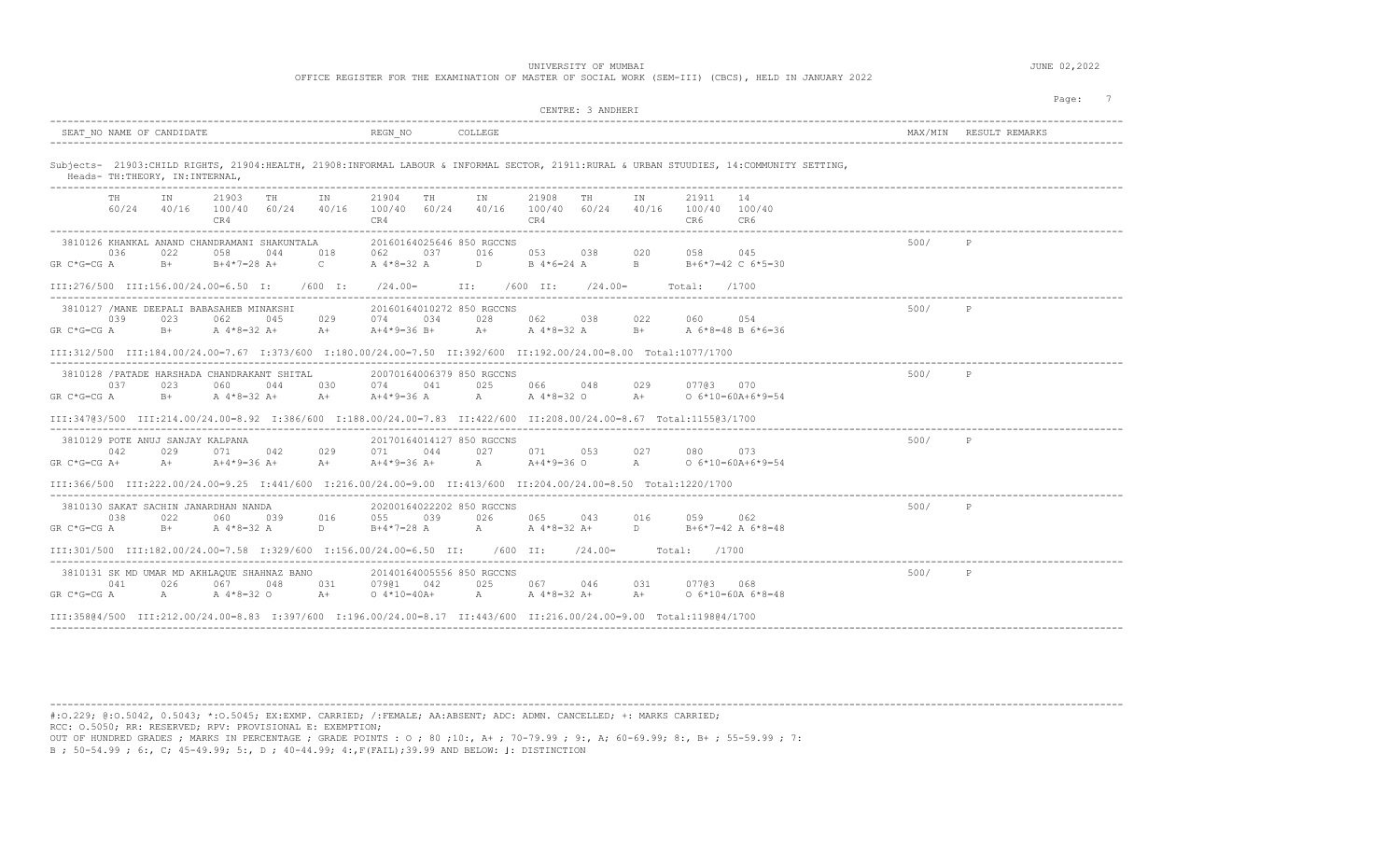OFFICE REGISTER FOR THE EXAMINATION OF MASTER OF SOCIAL WORK (SEM-III) (CBCS), HELD IN JANUARY 2022

|                                                                                                                                                                                                                    |                                                            |                                                                     | CENTRE: 3 ANDHERT    |                                               |         | Page:          |
|--------------------------------------------------------------------------------------------------------------------------------------------------------------------------------------------------------------------|------------------------------------------------------------|---------------------------------------------------------------------|----------------------|-----------------------------------------------|---------|----------------|
| SEAT NO NAME OF CANDIDATE                                                                                                                                                                                          | REGN NO                                                    | COLLEGE                                                             |                      |                                               | MAX/MTN | RESULT REMARKS |
| Subjects- 21903:CHILD RIGHTS, 21904:HEALTH, 21908:INFORMAL LABOUR & INFORMAL SECTOR, 21911:RURAL & URBAN STUUDIES, 14:COMMUNITY SETTING,<br>Heads- TH: THEORY, IN: INTERNAL,<br>---------------------------------- |                                                            |                                                                     |                      |                                               |         |                |
| 21903<br>ΙN<br>TH<br>60/24<br>100/40 60/24<br>40/16<br>CR4                                                                                                                                                         | TH<br>IN<br>21904<br>TH<br>40/16<br>100/40<br>60/24<br>CR4 | 21908<br>IN<br>40/16 100/40 60/24<br>CR4                            | TH<br>TN<br>40/16    | 21911<br>14<br>100/40<br>100/40<br>CR6<br>CR6 |         |                |
| 3810132 SOHONI MANISH GANESH VAISHALI<br>037<br>023<br>060<br>042<br>B+ A 4*8=32 A+<br>$GR C*G=CG A$                                                                                                               | 062 042<br>020<br>$B = 1$<br>A 4*8=32 A+                   | 20150164007342 850 RGCCNS<br>068<br>026<br>A A 4 * 8 = 32 A +       | 042<br>016<br>D      | 058<br>042<br>$B+6*7=42$ D $6*4=24$           | 500/    | P              |
| III:290/500 III:162.00/24.00=6.75 I:372/600 I:180.00/24.00=7.50 II:392/600 II:196.00/24.00=8.17 Total:1054/1700                                                                                                    |                                                            |                                                                     |                      |                                               |         |                |
| 3810133 SONAVANE SHASHANK MOHAN SHEELA<br>042<br>026<br>068<br>048<br>$A \sim$<br>A $4*8=32$ O<br>$GR C*G=CG A+$                                                                                                   | 030<br>07802 042<br>$A +$<br>$0.4*10=40A+$                 | 20120164013404 850 RGCCNS<br>068<br>026<br>A<br>A 4*8=32 O          | 050<br>020<br>R      | 072<br>070<br>A+6*9=54 A+6*9=54               | 500/    | $\mathbb{P}$   |
| III:35602/500 III:212.00/24.00=8.83 I:412/600 I:204.00/24.00=8.50 II:414/600 II:204.00/24.00=8.50 Total:118202/1700                                                                                                |                                                            |                                                                     |                      |                                               |         |                |
| 3810134 /SONAWANE KOMAL ASHOK NIRMALA<br>040<br>020<br>060<br>044<br>$B = 1$<br>$GR C*G=CG A$<br>A $4*8=32$ A+                                                                                                     | 072 045<br>028<br>$A +$<br>$A+4*9=36$ A+                   | 20080164000052 850 RGCCNS<br>068<br>023<br>$A = 4*8 = 32$ A<br>$B+$ | 0.37<br>029<br>$A +$ | 066<br>070<br>A 6*8=48 A+6*9=54               | 500/    | $\mathsf{P}$   |
| TTT:336/500 TTT:202.00/24.00=8.42 T:381/600 T:184.00/24.00=7.67 TT:415/600 TT:208.00/24.00=8.67 Total:1132/1700                                                                                                    |                                                            |                                                                     |                      |                                               |         |                |
| 3810135 VILAT JAYENDRA ASHOK SARITA<br>033<br>042<br>020<br>053<br>$B = 1$<br>$B \ 4*6=24 \ A+$<br>$GR C*G=CG B+$                                                                                                  | 041<br>029<br>071<br>$A+4*9=36$ A<br>$A +$                 | 20160164019112 850 RGCCNS<br>067<br>026 7<br>A A 4 * 8 = 32 A       | 029<br>040<br>$A +$  | 069<br>066<br>A 6*8=48 A 6*8=48               | 500/    | P              |
| III:326/500 III:188.00/24.00=7.83 I:335/600 I:160.00/24.00=6.67 II:394/600 II:196.00/24.00=8.17 Total:1055/1700                                                                                                    |                                                            |                                                                     |                      |                                               |         |                |

----------------------------------------------------------------------------------------------------------------------------------------------------------------------------------------

#:O.229; @:O.5042, 0.5043; \*:O.5045; EX:EXMP. CARRIED; /:FEMALE; AA:ABSENT; ADC: ADMN. CANCELLED; +: MARKS CARRIED; RCC: O.5050; RR: RESERVED; RPV: PROVISIONAL E: EXEMPTION; OUT OF HUNDRED GRADES ; MARKS IN PERCENTAGE ; GRADE POINTS : O ; 80 ;10:, A+ ; 70-79.99 ; 9:, A; 60-69.99; 8:, B+ ; 55-59.99 ; 7: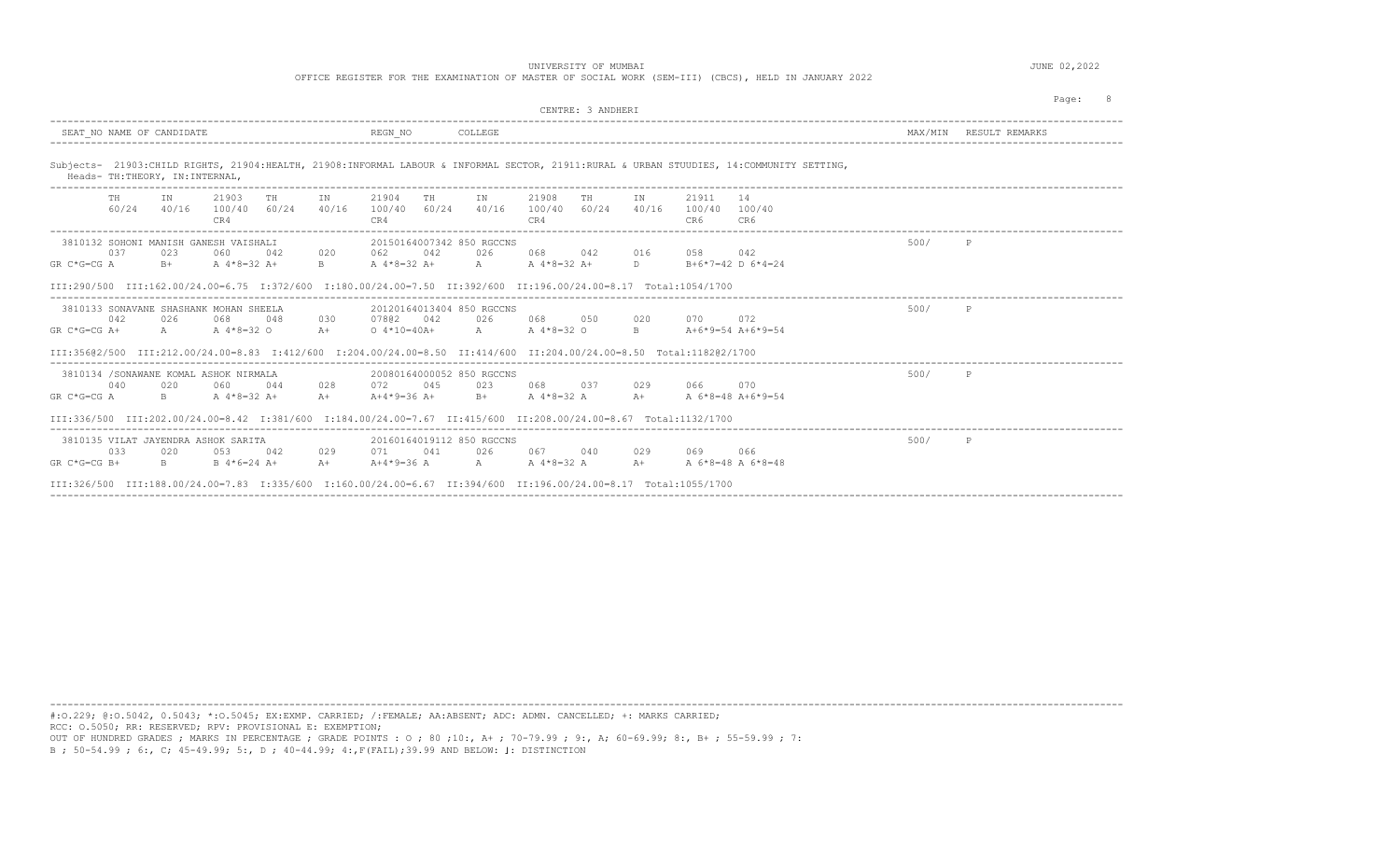OFFICE REGISTER FOR THE EXAMINATION OF MASTER OF SOCIAL WORK (SEM-III) (CBCS), HELD IN JANUARY 2022

| CENTRE: 31 KUDAL                                                                                                                                                                                                                                                                                                                                                                                                  |      | Page:                  |
|-------------------------------------------------------------------------------------------------------------------------------------------------------------------------------------------------------------------------------------------------------------------------------------------------------------------------------------------------------------------------------------------------------------------|------|------------------------|
| SEAT NO NAME OF CANDIDATE<br>REGN NO<br>COLLEGE                                                                                                                                                                                                                                                                                                                                                                   |      | MAX/MIN RESULT REMARKS |
| Subjects- 21901: GENDER STUDIES, 21904: HEALTH, 21907: MENTAL HEALTH, 21911: RURAL & URBAN STUUDIES, 13: INSTITUTIONAL SETTING,<br>Heads- TH: THEORY, IN: INTERNAL,                                                                                                                                                                                                                                               |      |                        |
| 21901<br>21904<br>21907<br>21911<br>13<br>ΙN<br><b>TH</b><br>IN<br>TH<br>ΙN<br>TH<br>IN<br>TH .<br>60/24 40/16<br>100/40 60/24 40/16<br>100/40 60/24 40/16 100/40 60/24 40/16 100/40 100/40<br>CR4<br>CR4<br>CR4<br>CR6<br>CR6                                                                                                                                                                                    |      |                        |
| 1882276 BHORE SUDHIR DHAVLU BUDHI<br>20160164001270 560 UNI. SUB CENTRE RATN<br>025<br>037<br>024<br>061<br>035<br>025<br>031<br>025<br>056<br>062 055<br>060<br>037<br>$A \sim$<br>$B+4*7=28$ A A A 6 * 8 = 48 B + 6 * 7 = 42<br>GR C*G=CG A<br>$A \sim$<br>A 4*8=32 B+<br>A A 4 * 8 = 32 B<br>III:294/500 III:182.00/24.00=7.58 I:357/600 I:172.00/24.00=7.17 II:376/600 II:180.00/24.00=7.50 Total:1027/1700   | 500/ | P                      |
| 1882277 BHOWAR VIJAY DATTU GULAB<br>20170164010970 560 UNI, SUB CENTRE RATN<br>035<br>023<br>058 032<br>024<br>056<br>030<br>025<br>055<br>025<br>060<br>057<br>035<br>$GR C*G=CG B+$<br>$B+$<br>$B+4*7=28$ B A<br>$B+4*7=28$ B<br>$A \sim$<br>$B+4*7=28$ B+ A<br>A 6*8=48 B+6*7=42<br>III:286/500 III:174.00/24.00=7.25 I:342/600 I:172.00/24.00=7.17 II:361/600 II:180.00/24.00=7.50 Total:989/1700             | 500/ | $\mathbb{P}$           |
| 1882278 BHOYE RAHUL DHAKAL NIRMALA<br>20170164012968 560 UNI. SUB CENTRE RATN<br>036<br>025<br>061 035 024<br>032<br>025<br>024<br>059<br>057<br>036<br>060<br>062<br>A<br>$B+4*7=28$ A A A 6 * 8 = 48 A 6 * 8 = 48<br>$GR C*G=CG A$<br>$A \sim$<br>A 4*8=32 B+<br>A $B+4*7=28$ B<br>III:299/500 III:184.00/24.00=7.67 I:433/600 I:212.00/24.00=8.83 II:438/600 II:220.00/24.00=9.17 Total:1170/1700              | 500/ | P                      |
| 1882279 BUDHAR BHAU VISHNU JAYASHRI<br>20170164010973 560 UNI. SUB CENTRE RATN<br>025<br>057 031<br>035<br>022<br>057 032<br>024<br>055 035<br>025<br>060<br>053<br>$B+4*7=28$ B<br>A B+4*7=28 B+ A<br>GR C*G=CG B+<br>$B+$<br>$\mathbb A$<br>$B+4*7=28$ B<br>A 6*8=48 B 6*6=36<br>III:282/500 III:168.00/24.00=7.00 I:353/600 I:168.00/24.00=7.00 II:363/600 II:184.00/24.00=7.67 Total:998/1700                 | 500/ | P                      |
| 1882280 CHAVAN ADITYA ANANT ANAGHA<br>20170164020873 560 UNI. SUB CENTRE RATN<br>036<br>025<br>061 033<br>028<br>042<br>026<br>036<br>028<br>064<br>060<br>061<br>068<br>A 4*8=32 A+<br>A<br>A 4 * 8=32 A A + A 6 * 8 = 48 A 6 * 8 = 48<br>$A$ and $A$<br>A 4*8=32 B+<br>$GR C*G=CG A$<br>$A+$<br>III:314/500 III:192.00/24.00=8.00 I:399/600 I:196.00/24.00=8.17 II:418/600 II:204.00/24.00=8.50 Total:1131/1700 | 500/ | P                      |
| 1882281 DAKHANE GANESH ZIPAR JANI<br>20160164001272 560 UNI. SUB CENTRE RATN<br>035<br>058 033<br>057 032<br>026<br>025<br>059<br>023<br>024<br>058 035<br>060<br>$GR C*G=CG B+$<br>$B+$<br>$B+4*7=28 B+$<br>$B+4*7=28$ B<br>A<br>$B+4*7=28$ B+ $A$ $A +6*8=48$ B+6*7=42<br>$\mathbb{A}$<br>III:292/500 III:174.00/24.00=7.25 I:365/600 I:176.00/24.00=7.33 II:391/600 II:192.00/24.00=8.00 Total:1048/1700       | 500/ | P                      |

---------------------------------------------------------------------------------------------------------------------------------------------------------------------------------------- #:O.229; @:O.5042, 0.5043; \*:O.5045; EX:EXMP. CARRIED; /:FEMALE; AA:ABSENT; ADC: ADMN. CANCELLED; +: MARKS CARRIED; RCC: O.5050; RR: RESERVED; RPV: PROVISIONAL E: EXEMPTION;

OUT OF HUNDRED GRADES ; MARKS IN PERCENTAGE ; GRADE POINTS : O ; 80 ;10:, A+ ; 70-79.99 ; 9:, A; 60-69.99; 8:, B+ ; 55-59.99 ; 7: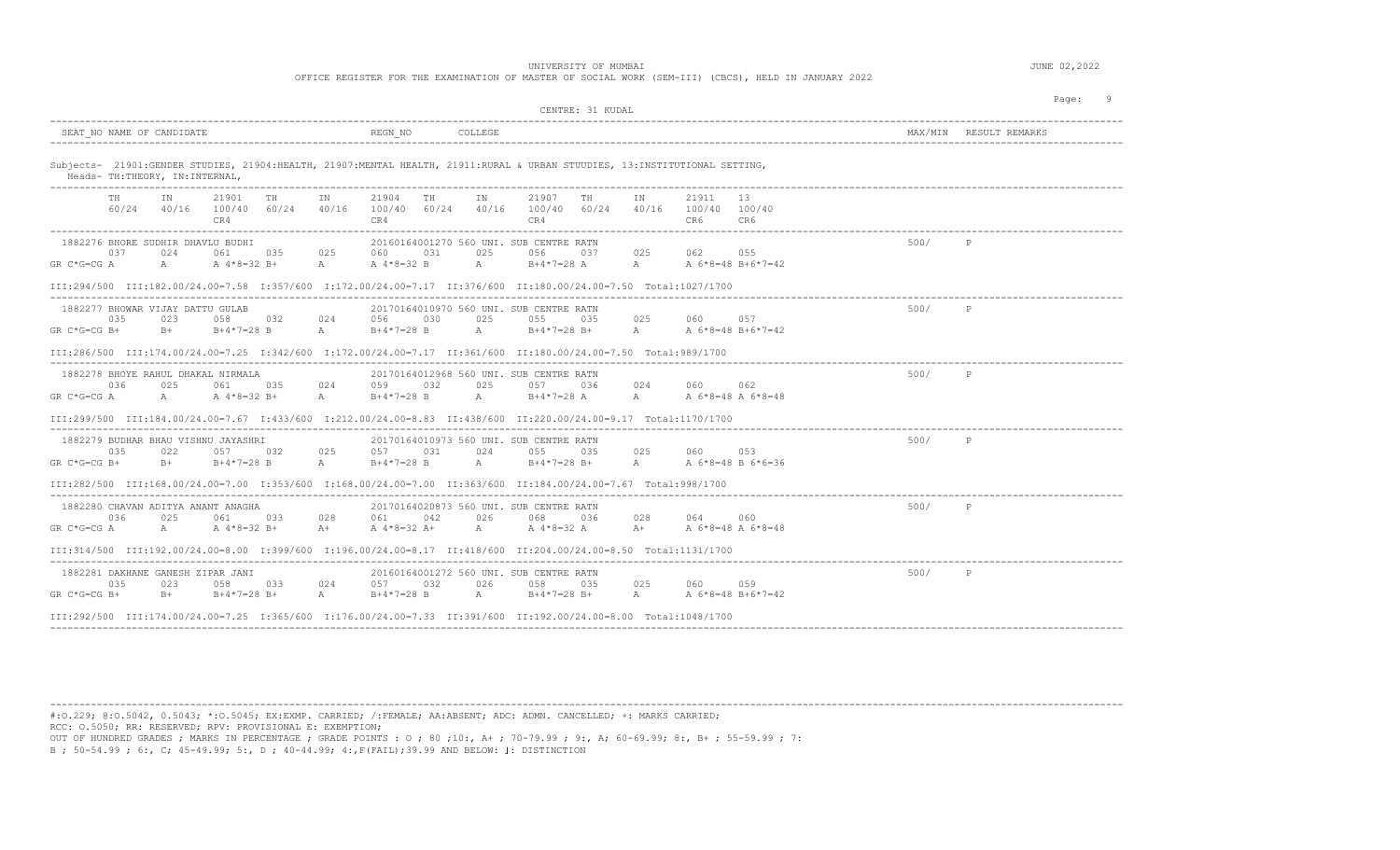UNIVERSITY OF MUMBAI **Alternative COMPUTE 1999** JUNE 02, 2022

OFFICE REGISTER FOR THE EXAMINATION OF MASTER OF SOCIAL WORK (SEM-III) (CBCS), HELD IN JANUARY 2022

| CENTRE: 31 KUDAL                                                                                                                                                                                                                                                                                                                                                                                            |      | Page: 10               |
|-------------------------------------------------------------------------------------------------------------------------------------------------------------------------------------------------------------------------------------------------------------------------------------------------------------------------------------------------------------------------------------------------------------|------|------------------------|
| REGN NO<br>COLLEGE<br>SEAT NO NAME OF CANDIDATE                                                                                                                                                                                                                                                                                                                                                             |      | MAX/MIN RESULT REMARKS |
| Subjects- 21901: GENDER STUDIES, 21904: HEALTH, 21907: MENTAL HEALTH, 21911: RURAL & URBAN STUUDIES, 13: INSTITUTIONAL SETTING,<br>Heads- TH: THEORY, IN: INTERNAL,                                                                                                                                                                                                                                         |      |                        |
| 21901<br><b>TH</b><br>21904<br>IN<br>21907<br>TH<br>21911<br>13<br>TH<br>IN<br>IN<br>TH<br>IN<br>60/24 40/16 100/40 60/24 40/16 100/40 60/24 40/16 100/40 60/24 40/16 100/40 100/40<br>CR4<br>CR4<br>CR4<br>CR6<br>CR6                                                                                                                                                                                      |      |                        |
| 20170164022339 560 UNI. SUB CENTRE RATN<br>1882282 DHARPAWAR SANKET SANJAY SAYALI<br>028 066 054<br>0.38<br>022<br>028<br>058<br>0.37<br>024<br>060<br>0.30<br>061<br>038<br>$B+4*7=28$ A $A+8=32$ A $A+8=3$ A $A+$ A $6*8=48$ B $6*6=36$<br>$GR C*G=CG A$<br>$B+$<br>A 4 * 8 = 32 B A +<br>III:299/500 III:176.00/24.00=7.33 I:426/600 I:208.00/24.00=8.67 II:432/600 II:212.00/24.00=8.83 Total:1157/1700 | 500/ | P                      |
| 1882283 GAVIT AMAR BHIMSING ANNABAI<br>20200164020439 560 UNI. SUB CENTRE RATN<br>029 065 040<br>039<br>023<br>062 036<br>026 066 038<br>028<br>066 054<br>A $4*8=32$ A $4*8=32$ A $4*8=32$ A $4*8=32$ A $4*8=32$ A $4*8=32$ A $4*8=36$ A $6*8=48$ B $6*6=36$<br>GR C*G=CG A<br>$B+$<br>III:313/500 III:180.00/24.00=7.50 I:438/600 I:216.00/24.00=9.00 II:464/600 II:220.00/24.00=9.17 Total:1215/1700     | 500/ | P                      |
| 1882284 / JANGALE VANITA PANDURANG LAXMI<br>20140164016636 560 UNI. SUB CENTRE RATN<br>039<br>022<br>026<br>058<br>041<br>027<br>026<br>055<br>061 032<br>068<br>037<br>063<br>A $4*8=32$ B A $B+4*7=28$ A A $A*8=32$ A A A $6*8=48$ B+ $6*7=42$<br>$GR C*G=CG A$<br>$B+$<br>III:305/500 III:182.00/24.00=7.58 I:439/600 I:216.00/24.00=9.00 II:457/600 II:224.00/24.00=9.33 Total:1201/1700                | 500/ | P                      |
| 1882285 KIRKIRA AJIT PRAKASH ANJALI<br>20170164012971 560 UNI. SUB CENTRE RATN<br>039<br>023<br>062 035<br>024 059 031<br>027 058 039<br>024<br>054<br>063<br>$B+4*7=28$ B $A$ $B+4*7=28$ A $A$ $A$ $A$ $5*8=48$ B $6*6=36$<br>$GR C*G=CG A$<br>$B+$ $A + 8 = 32B +$<br>A<br>III:296/500 III:172.00/24.00=7.17 I:394/600 I:196.00/24.00=8.17 II:398/600 II:196.00/24.00=8.17 Total:1088/1700                | 500/ | P                      |
| 1882286 KIRKIRE BHAVNIK MOHAN MEERA<br>20160164001270 560 UNI, SUB CENTRE RATN<br>025<br>040<br>065<br>037<br>024<br>061<br>031<br>024<br>0.5.5<br>024<br>064<br>040<br>067<br>A A $4*8=32$ B A $B+4*7=28$ A A A $6*8=48$ A $6*8=48$<br>$A \sim 1$<br>A 4*8=32 A<br>$GR C*G=CG A$<br>III:312/500 III:188.00/24.00=7.83 I:401/600 I:196.00/24.00=8.17 II:428/600 II:212.00/24.00=8.83 Total:1141/1700        | 500/ | P                      |
| ----------------------------<br>1882287 / KOMB MAMTA RAVINDRA SUREKHA<br>20140164010002 560 UNI. SUB CENTRE RATN<br>037<br>023<br>060 033<br>025<br>058 034<br>024<br>058 037<br>025<br>062<br>053<br>B+ A 4*8=32 B+ A B+4*7=28 B+ A B+4*7=28 A A A 6*8=48 B 6*6=36<br>GR C*G=CG A<br>III:291/500 III:172.00/24.00=7.17 I:449/600 I:220.00/24.00=9.17 II:445/600 II:216.00/24.00=9.00 Total:1185/1700       | 500/ | P                      |

----------------------------------------------------------------------------------------------------------------------------------------------------------------------------------------

#:O.229; @:O.5042, 0.5043; \*:O.5045; EX:EXMP. CARRIED; /:FEMALE; AA:ABSENT; ADC: ADMN. CANCELLED; +: MARKS CARRIED; RCC: O.5050; RR: RESERVED; RPV: PROVISIONAL E: EXEMPTION;

OUT OF HUNDRED GRADES ; MARKS IN PERCENTAGE ; GRADE POINTS : O ; 80 ;10:, A+ ; 70-79.99 ; 9:, A; 60-69.99; 8:, B+ ; 55-59.99 ; 7: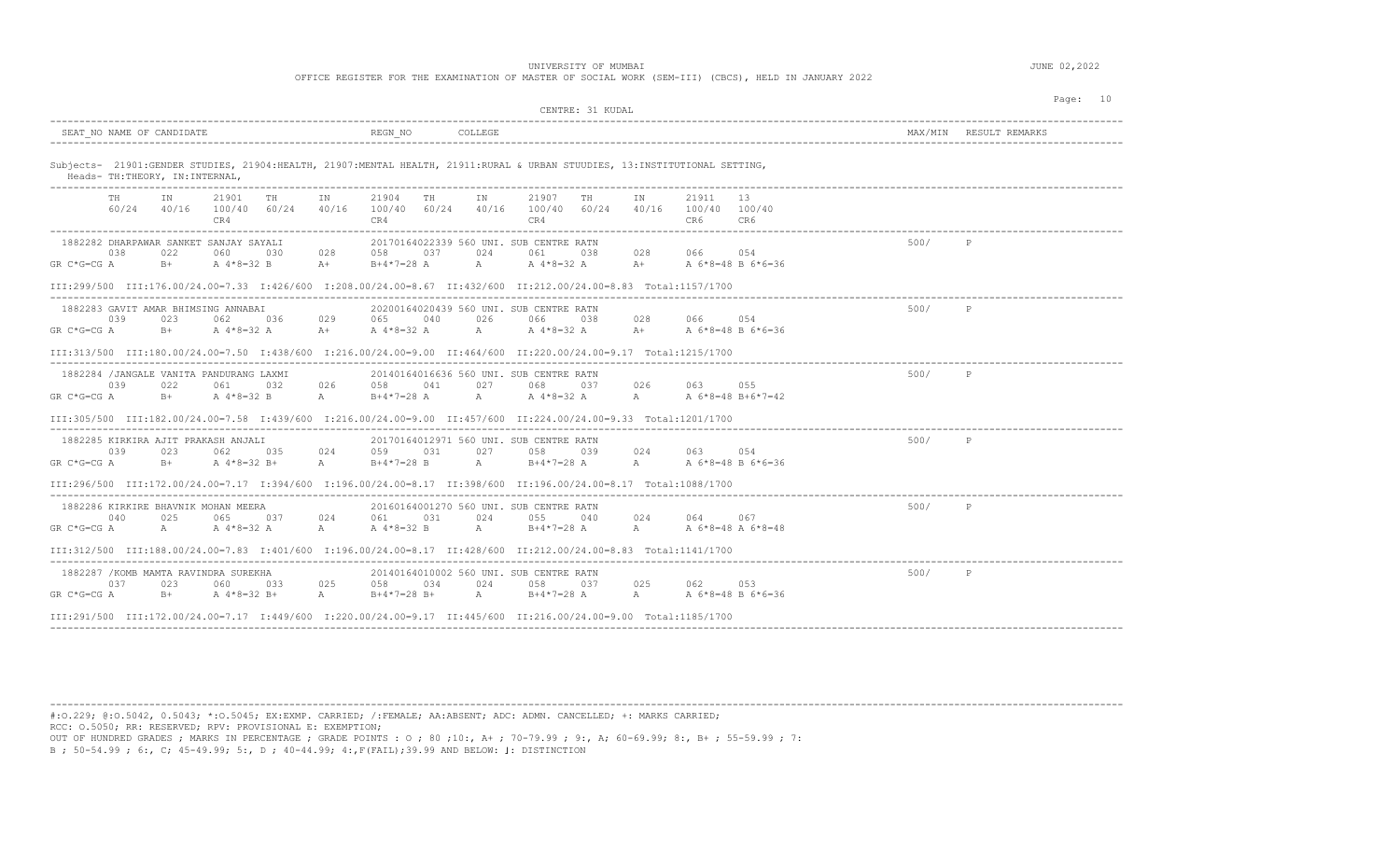OFFICE REGISTER FOR THE EXAMINATION OF MASTER OF SOCIAL WORK (SEM-III) (CBCS), HELD IN JANUARY 2022

|                                                                                                                                                                                                                                                                                                                                                                                                                                         |      | Page: 11               |
|-----------------------------------------------------------------------------------------------------------------------------------------------------------------------------------------------------------------------------------------------------------------------------------------------------------------------------------------------------------------------------------------------------------------------------------------|------|------------------------|
| CENTRE: 31 KUDAL                                                                                                                                                                                                                                                                                                                                                                                                                        |      |                        |
| SEAT NO NAME OF CANDIDATE<br>REGN NO<br>COLLEGE                                                                                                                                                                                                                                                                                                                                                                                         |      | MAX/MIN RESULT REMARKS |
| Subjects- 21901: GENDER STUDIES, 21904: HEALTH, 21907: MENTAL HEALTH, 21911: RURAL & URBAN STUUDIES, 13: INSTITUTIONAL SETTING,<br>Heads- TH: THEORY, IN: INTERNAL,                                                                                                                                                                                                                                                                     |      |                        |
| 21901<br><b>TH</b><br>21904<br>21907<br><b>TH</b><br>21911<br>13<br>IN<br>TH<br>IN<br>IN<br>TH .<br>IN<br>60/24 40/16<br>100/40 60/24 40/16<br>100/40 60/24 40/16 100/40 60/24 40/16 100/40 100/40<br>CR4<br>CR4<br>CR4<br>CR6<br>CR6                                                                                                                                                                                                   |      |                        |
| 20160164001270 560 UNI. SUB CENTRE RATN<br>1882288 KORADA MAHADU BHIMA MATHI<br>025<br>0.37<br>033<br>025<br>026<br>062 052<br>024<br>061<br>0.58<br>031<br>0.57<br>0.37<br>A<br>A A 4 * 8 = 32 B +<br>A $B+4*7=28$ B<br>A A 6 * 8 = 48 B 6 * 6 = 36<br>$GR C*G=CG A$<br>B+4*7=28 A<br>III:290/500 III:172.00/24.00=7.17 I:390/600 I:192.00/24.00=8.00 II:421/600 II:208.00/24.00=8.67 Total:1101/1700                                  | 500/ |                        |
| 1882289 / KORDA MANISHA RAMESH YAMUNA<br>20170164010965 560 UNI, SUB CENTRE RATN<br>036<br>022<br>058<br>031<br>025<br>056 032<br>027<br>059 036<br>025<br>061 051<br>GR C*G=CG A<br>$B+$<br>$B+4*7=28$ B<br>$B+4*7=28$ B A $B+4*7=28$ A A<br>A 6*8=48 B 6*6=36<br>A<br>III:285/500 III:168.00/24.00=7.00 I:<br>$/600$ I:<br>$/24.00=$<br>II:368/600 II:180.00/24.00=7.50 Total: /1700                                                  | 500/ | $\mathbb{P}$           |
| 1882290 MAHALE GANESH JAYARAM CHANDRABHAGA<br>20170164012963 560 UNI. SUB CENTRE RATN<br>038<br>024<br>025<br>058<br>032<br>025<br>025<br>063 051<br>062<br>033<br>057<br>038<br>$A \sim 1$<br>$B+4*7=28$ A A A 6 * 8 = 48 B 6 * 6 = 36<br>$GR C*G=CG A$<br>$A$ and $A$<br>A $4*8=32 B+$<br><b>A</b><br>$B+4*7=28$ B<br>III:291/500 III:172.00/24.00=7.17 I:432/600 I:212.00/24.00=8.83 II:440/600 II:212.00/24.00=8.83 Total:1163/1700 | 500/ | P                      |
| 1882291 / MOR SUREKHA JANU GULAB<br>20140164009988 560 UNI. SUB CENTRE RATN<br>037<br>023<br>060 035<br>025<br>060 032<br>056 037<br>024<br>025<br>062<br>052<br>GR C*G=CG A<br>$B+$<br>A 4*8=32 B+<br>A $4*8=32$ B<br>$A$ and $A$<br>$B+4*7=28$ A A<br>$\mathbb A$<br>A 6*8=48 B 6*6=36<br>III:290/500 III:176.00/24.00=7.33 I:358/600 I:176.00/24.00=7.33 II:394/600 II:196.00/24.00=8.17 Total:1042/1700                             | 500/ | P                      |
| 1882292 NERURKAR VIVEKANAND CHANDU VAISHALI<br>20160164021530 560 UNI. SUB CENTRE RATN<br>035<br>058<br>031<br>023<br>025<br>023<br>031<br>025<br>056<br>054<br>035<br>060<br>052<br>B 4*6=24 B+ A<br>$GR C*G=CG B+$<br>$B +$<br>$B+4*7=28$ B<br>$B+4*7=28$ B<br>$B+$<br>A 6*8=48 B 6*6=36<br>A<br>III:280/500 III:164.00/24.00=6.83 I:351/600 I:168.00/24.00=7.00 II:372/600 II:176.00/24.00=7.33 Total:1003/1700                      | 500/ | P                      |
| 20170164012952 560 UNI. SUB CENTRE RATN<br>1882293 NISAL RAMESH JAYRAM ANUSAYA<br>039<br>024<br>025<br>032<br>025<br>025<br>063 033<br>058<br>057 039<br>064<br>053<br>A B+4*7=28 B A B+4*7=28 A A A 6*8=48 B 6*6=36<br>GR C*G=CG A<br>A A 4 * 8 = 32 B +<br>III:295/500 III:172.00/24.00=7.17 I:447/600 I:220.00/24.00=9.17 II:440/600 II:212.00/24.00=8.83 Total:1182/1700                                                            | 500/ | P                      |

----------------------------------------------------------------------------------------------------------------------------------------------------------------------------------------

#:O.229; @:O.5042, 0.5043; \*:O.5045; EX:EXMP. CARRIED; /:FEMALE; AA:ABSENT; ADC: ADMN. CANCELLED; +: MARKS CARRIED; RCC: O.5050; RR: RESERVED; RPV: PROVISIONAL E: EXEMPTION;

OUT OF HUNDRED GRADES ; MARKS IN PERCENTAGE ; GRADE POINTS : O ; 80 ;10:, A+ ; 70-79.99 ; 9:, A; 60-69.99; 8:, B+ ; 55-59.99 ; 7: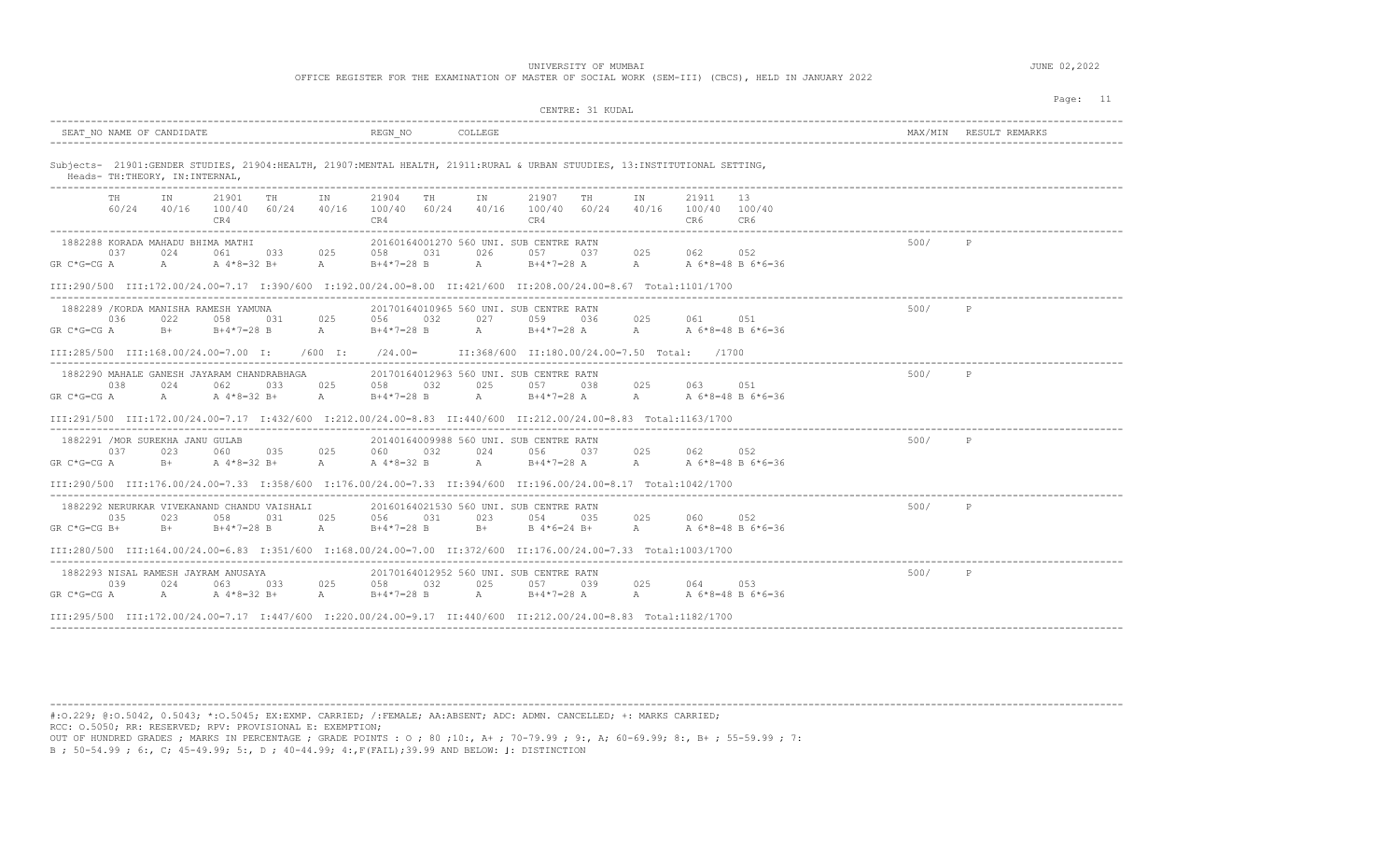UNIVERSITY OF MUMBAI **Alternative COMPUTE 1999** JUNE 02, 2022

OFFICE REGISTER FOR THE EXAMINATION OF MASTER OF SOCIAL WORK (SEM-III) (CBCS), HELD IN JANUARY 2022

| CENTRE: 31 KUDAL                                                                                                                                                                                                                                                                                                                                                                                                                |      | Page: 12               |
|---------------------------------------------------------------------------------------------------------------------------------------------------------------------------------------------------------------------------------------------------------------------------------------------------------------------------------------------------------------------------------------------------------------------------------|------|------------------------|
| SEAT NO NAME OF CANDIDATE<br>REGN NO<br>COLLEGE                                                                                                                                                                                                                                                                                                                                                                                 |      | MAX/MIN RESULT REMARKS |
| Subjects- 21901: GENDER STUDIES, 21904: HEALTH, 21907: MENTAL HEALTH, 21911: RURAL & URBAN STUUDIES, 13: INSTITUTIONAL SETTING,<br>Heads- TH: THEORY, IN: INTERNAL,                                                                                                                                                                                                                                                             |      |                        |
| 21901<br>21904<br>21907<br>21911<br>13<br>TN<br><b>TH</b><br>IN<br>TH<br>TN<br>TH<br>TN<br>TH<br>60/24 40/16<br>100/40 60/24 40/16<br>$100/40$ 60/24 40/16 100/40 60/24 40/16 100/40 100/40<br>CR4<br>CR4<br>CR4<br>CR6<br>CR6                                                                                                                                                                                                  |      |                        |
| 1882294 PARAB AMRUT MAHESH UMA<br>20170164014352 560 UNI. SUB CENTRE RATN<br>034<br>023<br>033 027<br>060<br>039<br>025<br>064<br>034<br>027 061 051<br>$A^4*8=32 A$ A<br>A A 6 * 8 = 48 B 6 * 6 = 36<br>$GR C*G=CG B+$<br>$B+$<br>$B+4*7=28 B+$<br>A<br>A 4*8=32 B+<br>III:293/500 III:176.00/24.00=7.33 I:458/600 I:220.00/24.00=9.17 II:431/600 II:212.00/24.00=8.83 Total:1182/1700                                         | 500/ |                        |
| 1882295 PARDHI RAVI NAVASU DHAVLI<br>20130164015638 560 UNI, SUB CENTRE RATN<br>036<br>023<br>059 031<br>024<br>055 030<br>026<br>024<br>058<br>056 036<br>060<br>$GR C*G=CG A$<br>$B+4*7=28$ B<br>$A \sim$<br>$B+4*7=28$ A A<br>$B+$<br>$\mathbb A$<br>$B+4*7=28$ B<br>A 6*8=48 B+6*7=42<br>III:288/500 III:174.00/24.00=7.25 I:345/600 I:160.00/24.00=6.67 II:357/600 II:172.00/24.00=7.17 Total:990/1700                     | 500/ | P                      |
| 20150164024299 560 UNI, SUB CENTRE RATN<br>1882296 RAUT AVINASH BHIVA MATHI<br>038<br>022<br>025<br>033<br>024<br>025<br>063 054<br>060 039<br>064<br>057<br>038<br>$B+4*7=28$ A A A 6 * 8 = 48 B 6 * 6 = 36<br>A 4*8=32 A<br>$\mathbb A$<br>A 4*8=32 B+<br>A<br>$GR C*G=CG A$<br>$B+$<br>III:298/500 III:176.00/24.00=7.33 I:338/600 I:160.00/24.00=6.67 II:360/600 II:176.00/24.00=7.33 Total:996/1700                        | 500/ | P                      |
| 1882297 / SATAVI SHITAL NARESH KAMALA<br>20160164019086 560 UNI. SUB CENTRE RATN<br>039<br>063 035<br>025<br>060 033<br>025<br>058 039<br>025<br>060<br>024<br>064<br>$GR C*G=CG A$<br>$A \sim 1$<br>A $4*8=32 B+$<br>A $4*8=32$ B+<br>$A$ and $A$<br>$B+4*7=28$ A $A$ A $6*8=48$ A $6*8=48$<br>$\mathbb{A}$<br>III:305/500 III:188.00/24.00=7.83 I:408/600 I:204.00/24.00=8.50 II:421/600 II:208.00/24.00=8.67 Total:1134/1700 | 500/ | P                      |
| 20130164010669 560 UNI, SUB CENTRE RATN<br>1882298 /TAWADE SRUSHTI SHASHISHEKHAR DHANASHRI<br>042<br>028<br>070<br>039<br>029<br>068<br>046<br>025<br>071<br>029<br>042<br>071<br>064<br>$A+4*9=36$ A<br>A 4*8=32 A+<br>A<br>$A+4*9=36$ $A+$ $A+$<br>$A+6*9=54$ A $6*8=48$<br>$GR C*G=CG A+$<br>$A+$<br>$A+$<br>III:344/500 III:206.00/24.00=8.58 I:489/600 I:232.00/24.00=9.67 II:497/600 II:232.00/24.00=9.67 Total:1330/1700 | 500/ | P                      |
| 20160164019085 560 UNI, SUB CENTRE RATN<br>1882299 /THAKARE MANISHA LAHANYA SITA<br>036<br>024<br>023<br>059 035<br>024<br>059<br>032<br>056 036<br>024<br>060<br>056<br>$B+$<br>A $B+4*7=28$ B<br>A B+4*7=28 A A A 6*8=48 B+6*7=42<br>GR C*G=CG A<br>$B+4*7=28 B+$<br>III:290/500 III:174.00/24.00=7.25 I:380/600 I:188.00/24.00=7.83 II:358/600 II:176.00/24.00=7.33 Total:1028/1700                                          | 500/ | P                      |

----------------------------------------------------------------------------------------------------------------------------------------------------------------------------------------

#:O.229; @:O.5042, 0.5043; \*:O.5045; EX:EXMP. CARRIED; /:FEMALE; AA:ABSENT; ADC: ADMN. CANCELLED; +: MARKS CARRIED; RCC: O.5050; RR: RESERVED; RPV: PROVISIONAL E: EXEMPTION;

OUT OF HUNDRED GRADES ; MARKS IN PERCENTAGE ; GRADE POINTS : O ; 80 ;10:, A+ ; 70-79.99 ; 9:, A; 60-69.99; 8:, B+ ; 55-59.99 ; 7: